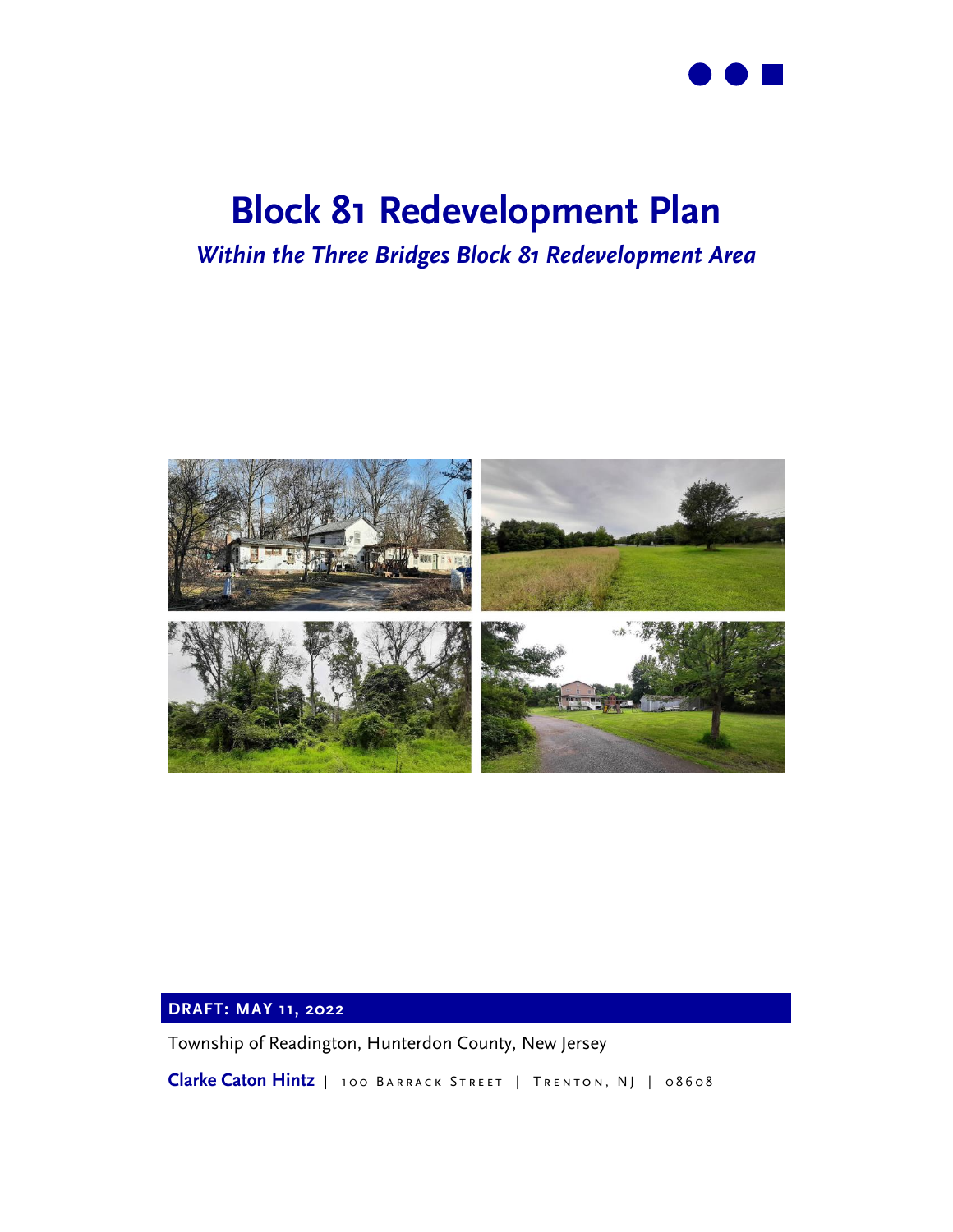# **Block 81 Redevelopment Plan**

**Within the Three Bridges Block 81 Redevelopment Area**

# Township of Readington, Hunterdon County, New Jersey

Adopted by the Readington Township Committee on \_\_\_\_\_\_\_\_\_, 2022 for the Block 81 Redevelopment Area designated as an Area in Need of Redevelopment (Non-Condemnation) pursuant to the Local Redevelopment and Housing Law, N.J.S.A. 40A: 12-1 et. seq.

Prepared for Township of Readington by:

**Clarke Caton Hintz**

Michael F. Sullivan, ASLA, AICP *Principal* NJPP License #5153

With the assistance of Melissa McMullen, AICP *A signed and sealed copy of this document is available at the municipal building.*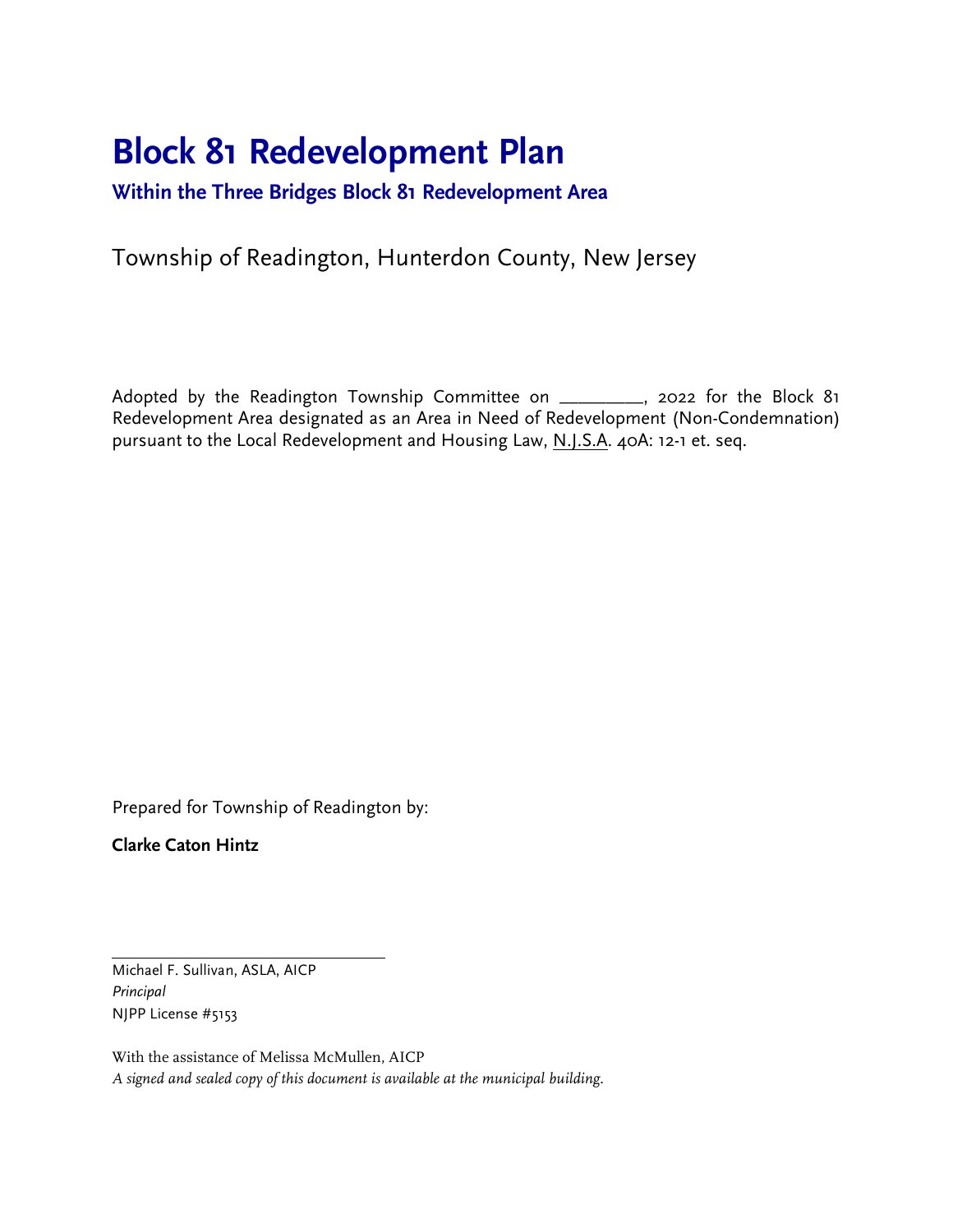#### **TOWNSHIP COMMITTEE**

Juergen Huelsebusch, *Mayor* Jonathan Heller, *Deputy Mayor* John Albanese Betty Ann Fort Adam Mueller

#### **PLANNING BOARD**

Ronald P. Monaco, *Chair* Cheryl Filler, *Vice Chair* John Albanese Adam Mueller Julia C. Allen Jerry Cook Jacqueline Hindle Christopher John Tanya Rohrbach Craig Villa, Alternate #1 Neil Hendrickson, Alternate #2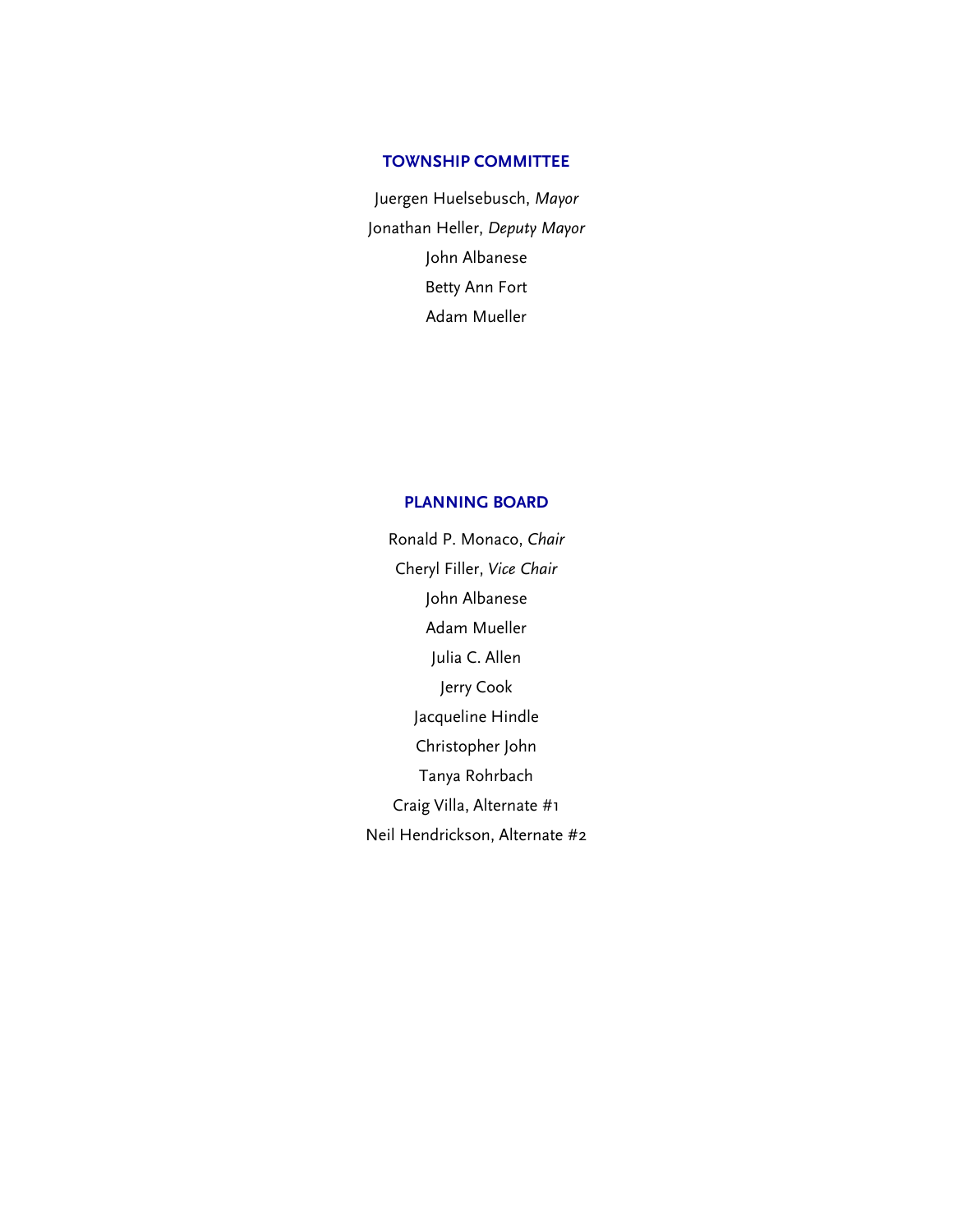# **CONTENTS**

| APPLICABILITY OF THE REDEVELOPMENT PLAN AND ITS RELATIONSHIP TO THE LAND USE           |
|----------------------------------------------------------------------------------------|
|                                                                                        |
|                                                                                        |
|                                                                                        |
|                                                                                        |
|                                                                                        |
|                                                                                        |
|                                                                                        |
| Regulations for Municipally-Sponsored Affordable Multifamily Residential Development 9 |
| Regulations for Inclusionary Affordable Multifamily Residential Development13          |
|                                                                                        |
|                                                                                        |
| Township of Readington 2020 Amended Housing Element and Fair Share Plan 20             |
|                                                                                        |
|                                                                                        |
|                                                                                        |
|                                                                                        |
|                                                                                        |
|                                                                                        |
|                                                                                        |
|                                                                                        |
|                                                                                        |
|                                                                                        |
|                                                                                        |
|                                                                                        |
|                                                                                        |
|                                                                                        |
|                                                                                        |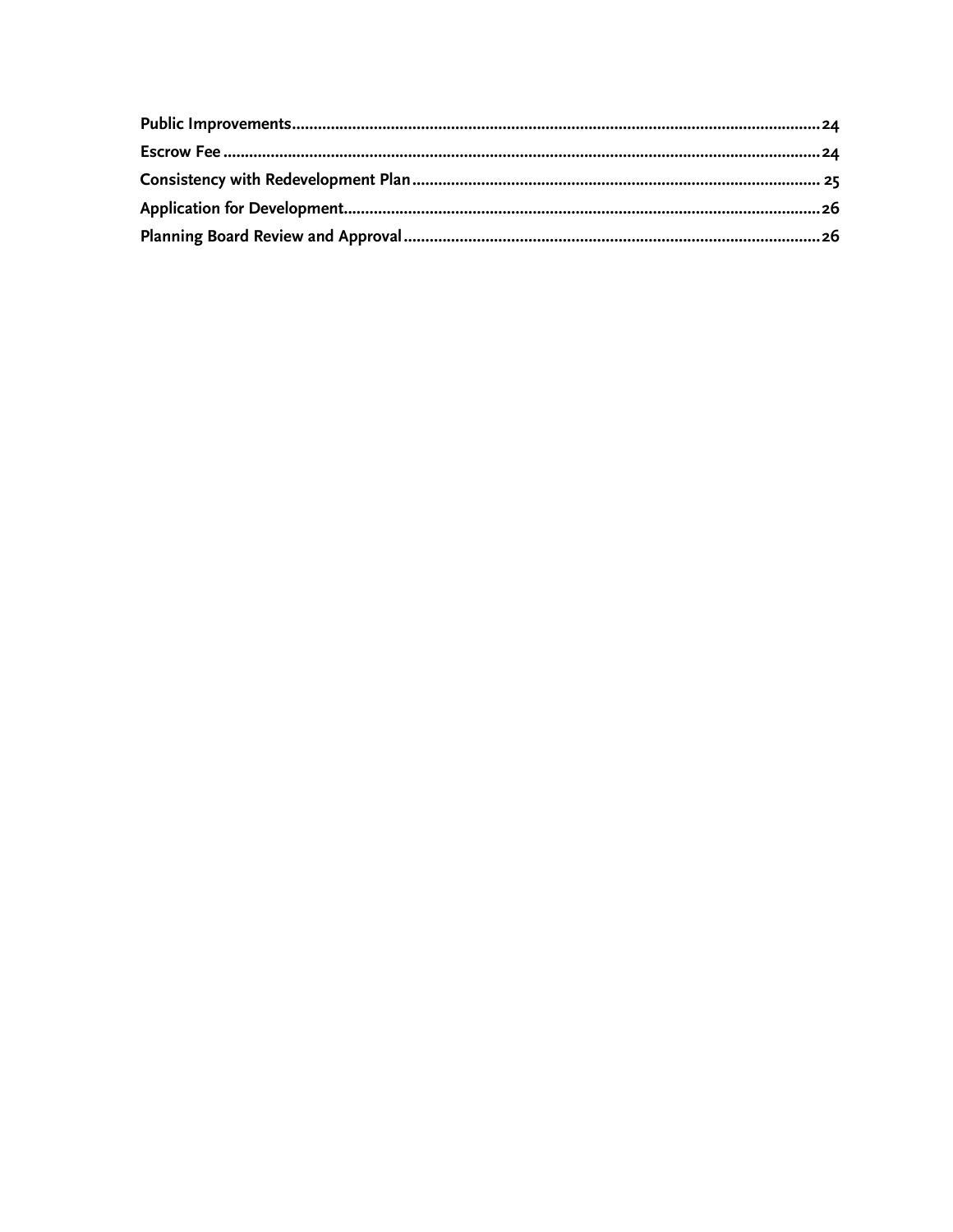### <span id="page-5-0"></span>INTRODUCTION

This Redevelopment Plan (this "Plan") has been prepared pursuant to the Local Redevelopment and Housing Law (LRHL, N.J.S.A. 40A:12A-1 et seq.) to guide redevelopment of what is commonly known as the Block 81 Redevelopment Area. The Three Bridges Block 81 Redevelopment Area is located in the southeastern quadrant of the Township near the intersection of US Highway Route 202 and Railroad Avenue, consisting of 32.31 acres of improved and unimproved land. It is developed with one single-family dwelling and one multi-family residential building containing three (3) dwelling units. The Three Bridges Block 81 Redevelopment Area is composed of the following tax lots (the "Redevelopment Area" or "Block 81 Redevelopment Area"):

#### **Block 81**

## **Lots 1, 2, 3, and 4**

The Three Bridges Block 81 Redevelopment Area is at the edge of the Village of Three Bridges, located to the west. Three Bridges is one of the three largest village centers in the Township and contains a mix of residential, commercial, and public uses. US Highway Route 202 wraps around the study area to the north and west. Railroad Avenue lies to the south of the Redevelopment Area.

This Plan is the second step in the implementation of a plan for redevelopment and reinvestment that began with the preliminary investigation conducted by the Planning Board that resulted in a determination of an "area in need of redevelopment" by the Mayor and Township Committee. This Redevelopment Plan is intended to provide regulations and standards for a comprehensive redevelopment of the underlying properties that:

- capitalizes on environmental infrastructure as an open space framework
- creates new market-rate and affordable housing
- implement the 2020 Amended Third Round Housing Plan Element and Fair Share Plan
- generates investment in an underutilized and dilapidated area

### <span id="page-5-1"></span>REDEVELOPMENT PLAN PROCESS

The redevelopment process began with the Township Committee's direction to the Planning Board to conduct a preliminary investigation of the Redevelopment Area to determine if it met the statutory criteria for designation as an area in need of redevelopment, pursuant to the LRHL, N.J.S.A. 40A:12A-1 et seq. (Resolution R-2021-60, adopted April 5, 2021). The original resolution, Resolution #R2018- 95, only included Block 81, Lot 1 in the study area. This was amended by Resolution #R2021-60 to include Block 81, Lots 2, 3, and 4. The resolutions directed the Planning Board to undertake an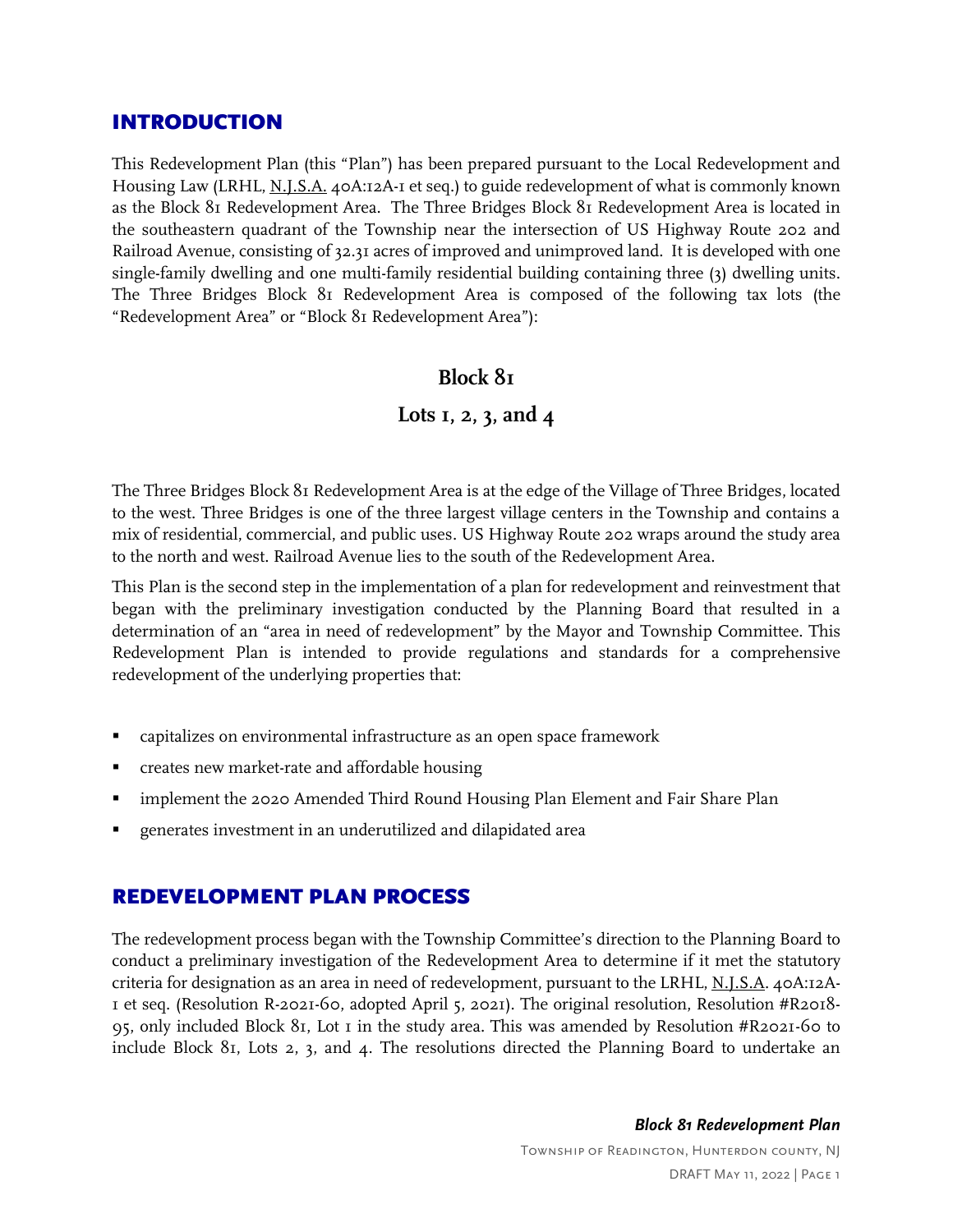investigation such that the power of eminent domain could not be exercised in the event the area was designated an area in need of redevelopment.

Pursuant to Township direction, a draft report entitled *Preliminary Investigation of an Area in Need of Redevelopment (Non-Condemnation) for Three Bridges Block 81*, dated April 6, 2022 was prepared. The evidence and conclusions articulated in the report were presented to the Planning Board and the public at a hearing on April 11, 2022. After the consideration of all evidence presented at the public hearing, the Planning Board found the statutory criteria for an area in need of redevelopment under the LRHL (N.J.S.A. 40A:12A-1) was met for the entirety of the study area and recommended to the Township Committee that all properties within the study area be designated as an "area in need of redevelopment". Pursuant to the public hearing conducted by the Planning Board, minor revisions to the draft report were incorporated in the final report dated April 18, 2022.

On May 2, 2022, the Township Committee accepted the Planning Board's recommendation and designated the study area as the Block 81 Redevelopment Area (Resolution R-2022-27) without the ability for the Township to use eminent domain.

In addition to formal designation of the Redevelopment Area, the Township Committee directed the Planning Board to draft a redevelopment plan. The Block 81 Redevelopment Plan has been prepared pursuant to the LRHL. As required by the statute, the Plan includes the following components:

- Redevelopment Goals and Objectives;
- Proposed Land Uses and Design Concepts;
- **IDENTIFICATION I** Identification of Property that may be acquired;
- Provisions for the relocation, as necessary, of residents;
- Redevelopment Regulations and Standards; and
- Relationship of the Redevelopment Plan to Other Plans.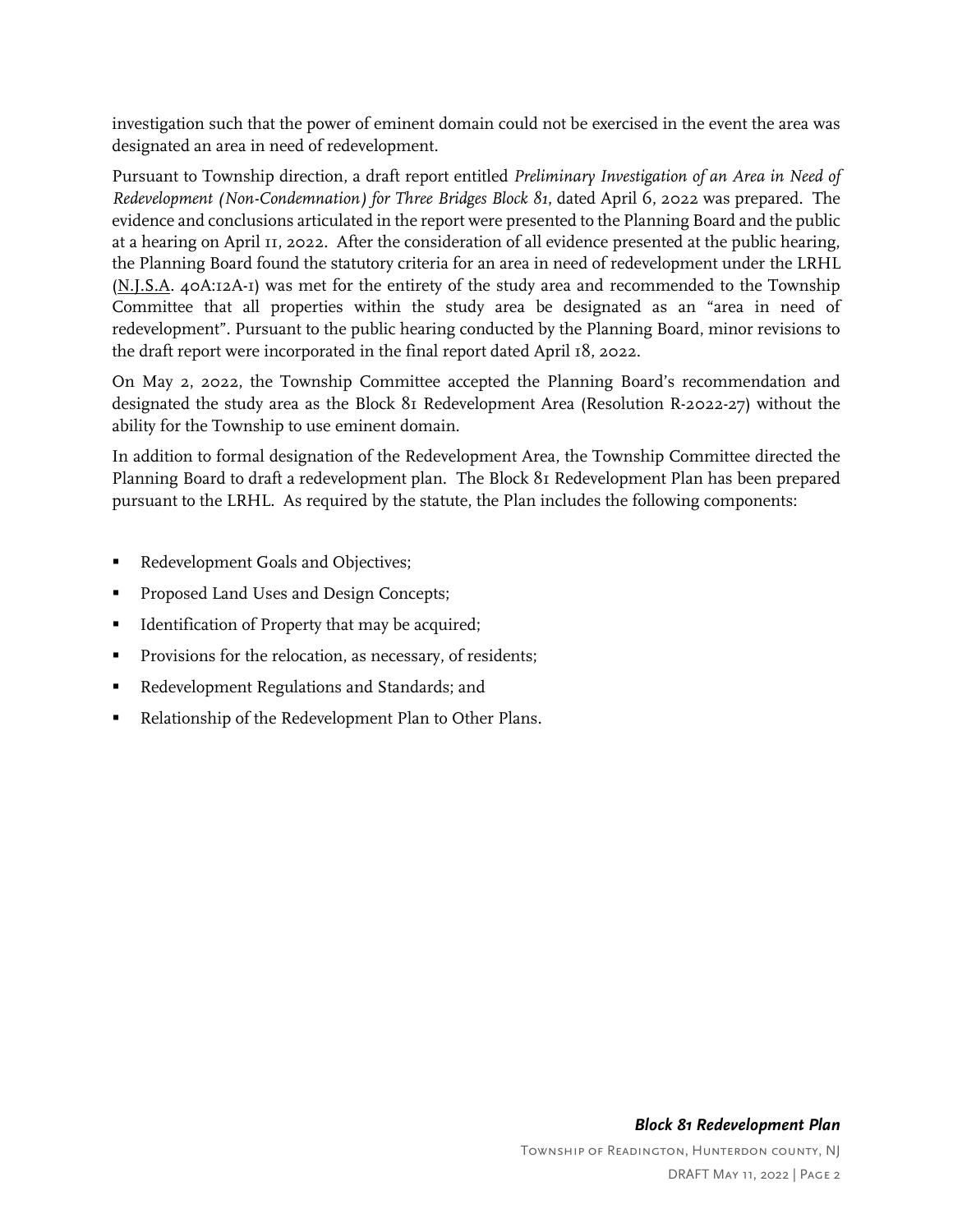<span id="page-7-0"></span>

*Block 81 Redevelopment Plan*

Township of Readington, Hunterdon county, NJ DRAFT May 11, 2022 | Page 3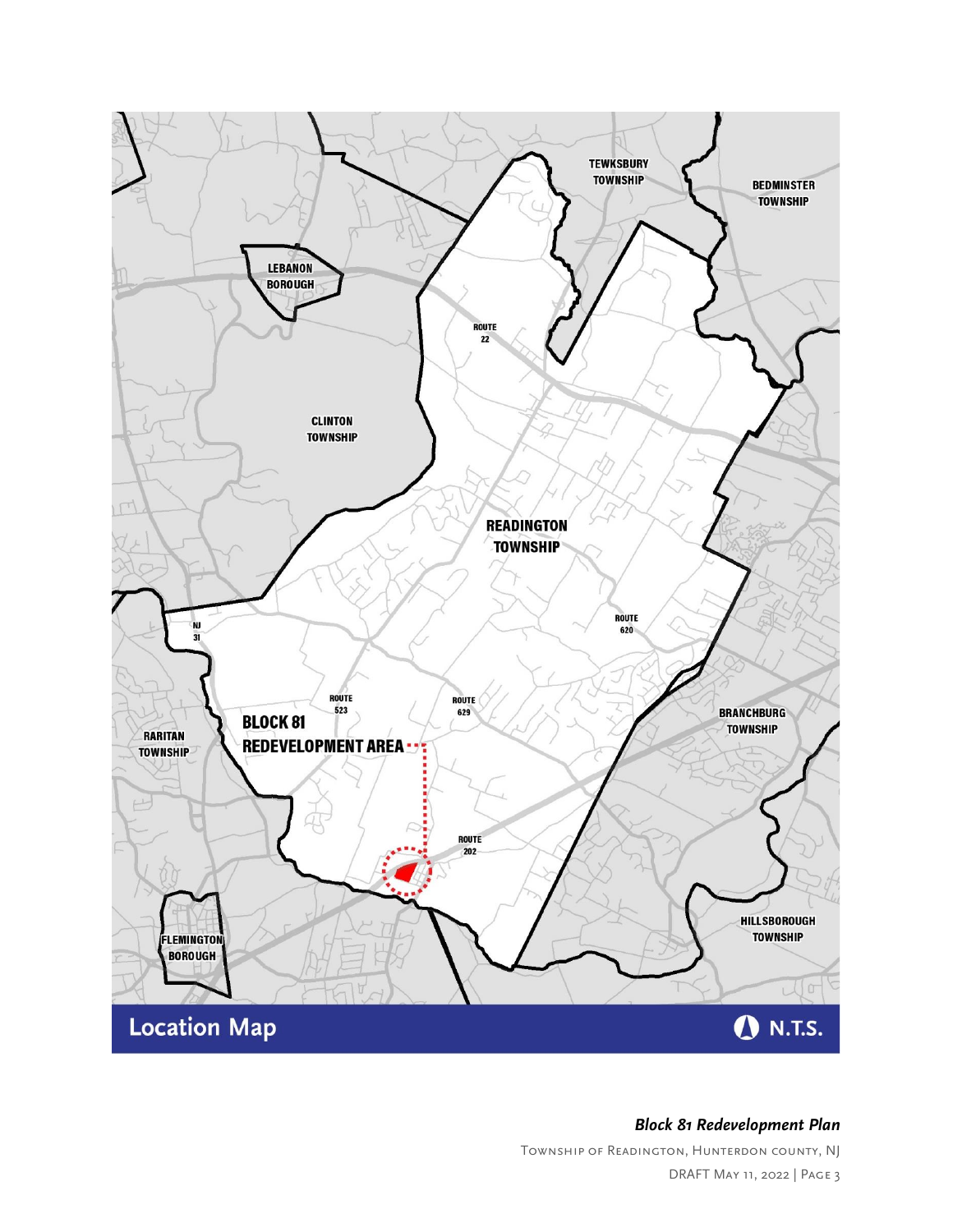# <span id="page-8-0"></span>REDEVELOPMENT GOALS AND OBJECTIVES

- 1. Promote comprehensive redevelopment and investment in an area exhibiting dilapidation, obsolescence, and underutilization that will integrate within the existing framework of land use and infrastructure of Readington to promote the public health, safety, and welfare.
- 2. Develop high-quality market-rate and affordable housing opportunities through multifamily rental residential dwellings, in fulfillment of Readington's Court-sanctioned final judgement.
- 3. Integrate affordable dwellings and market rate dwellings within high-quality buildings.
- 4. Design buildings such that the architecture includes thoughtful articulation of building massing and employs detailing to enhance the degree to which the length and height of buildings are scaled appropriately to the context and setting.
- 5. Provide for shared vehicular access, among individual sites within the Redevelopment Area and between the Redevelopment Area and US Route 202, to accommodate new residents.
- 6. Promote walkability and pedestrian-friendly development, in both the public and private realms, including the pedestrian and bicycle connectivity among the residential uses, within open spaces, and the Village of Three Bridges.
- 7. Accommodate improvements that promote access to public transit.
- 8. Provide for neighborhood-scale open space and recreational amenities to provide ample opportunities for new residents to engage the outdoors.
- 9. Protect freshwater wetlands and stream corridors to promote habitat and passive open space opportunities.
- 10. Integrate storm water management thoughtfully within development plans.
- 11. Encourage renewable energy use and energy efficiency to reduce the carbon footprint of new development.
- 12. Integrate off-street parking to minimize visual and other impacts to adjacent uses.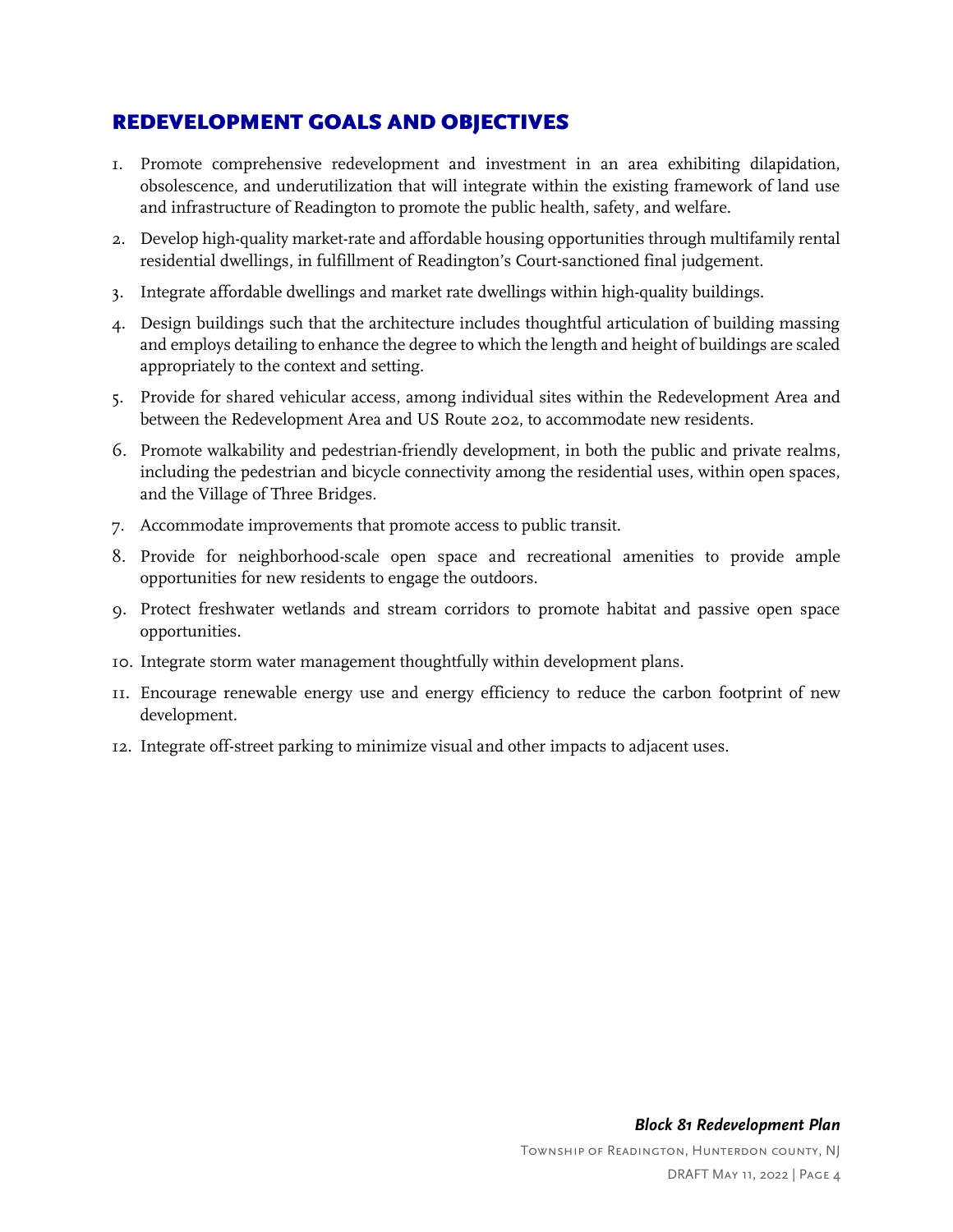# <span id="page-9-0"></span>TAX LOTS

The Redevelopment Area consists of four properties, approximately 32.31 acres of improved and unimproved land in the southeast section of Readington (See Figure "Tax Lots"). Table 1 provides information on the individual parcels included within the Block 81 Redevelopment Area.

| Table 1 - Tax Lots |                |              |                          |                                          |  |
|--------------------|----------------|--------------|--------------------------|------------------------------------------|--|
| <b>Block</b>       | Lot            | Area (acres) | <b>Parcel Address</b>    | <b>Owner of Record</b>                   |  |
| 81                 |                | 20.07        | 702 US Highway Route 202 | Township of Readington                   |  |
| 81                 | $\overline{2}$ | 9.3          | 710 US Highway Route 202 | Flemington Associates                    |  |
| 81                 | 3              | 2.43         | 6 Railroad Avenue        | Cunningham, A.D. III & Farrell, M.<br>M. |  |
| 81                 | 4              | 0.51         | 4 Railroad Avenue        | Jamey & Dawn Localio                     |  |
|                    | Total:         | 32.31        |                          |                                          |  |

## <span id="page-9-1"></span>APPLICABILITY OF THE REDEVELOPMENT PLAN AND ITS RELATIONSHIP TO THE LAND USE ORDINANCE

This Redevelopment Plan constitutes an overlay zone, containing optional, conditional zoning provisions of Readington's Land Use Ordinance. However, where the regulations and standards of the Redevelopment Plan are silent, the standards of the Land Development Ordinance shall apply to the redevelopment area as permitted by  $N.I.S.A.$  40A:12A-7.a(2) except when inconsistent with the standards set forth herein.

Of particular importance is the relationship of this Plan to  $\sqrt{148.27.10}$  Multi-Family Affordable Housing-2.5 (MFAH-2.5) District of the Land Development Ordinance. This zone has already been adopted as a component of Readington's Court-approved third round compliance plan to provide for affordable housing. The provisions of this zone have been incorporated within this Redevelopment Plan such that there will be no gap between the requirements of this Plan and the obligations of the Township with respect to the anticipated provision of affordable housing on these tracts. The MFAH-2.5 zone will be replaced and superseded by this Redevelopment Plan.

The underlying AR Agricultural Residential Zone remains as the base zoning within the Block 81 Redevelopment Area.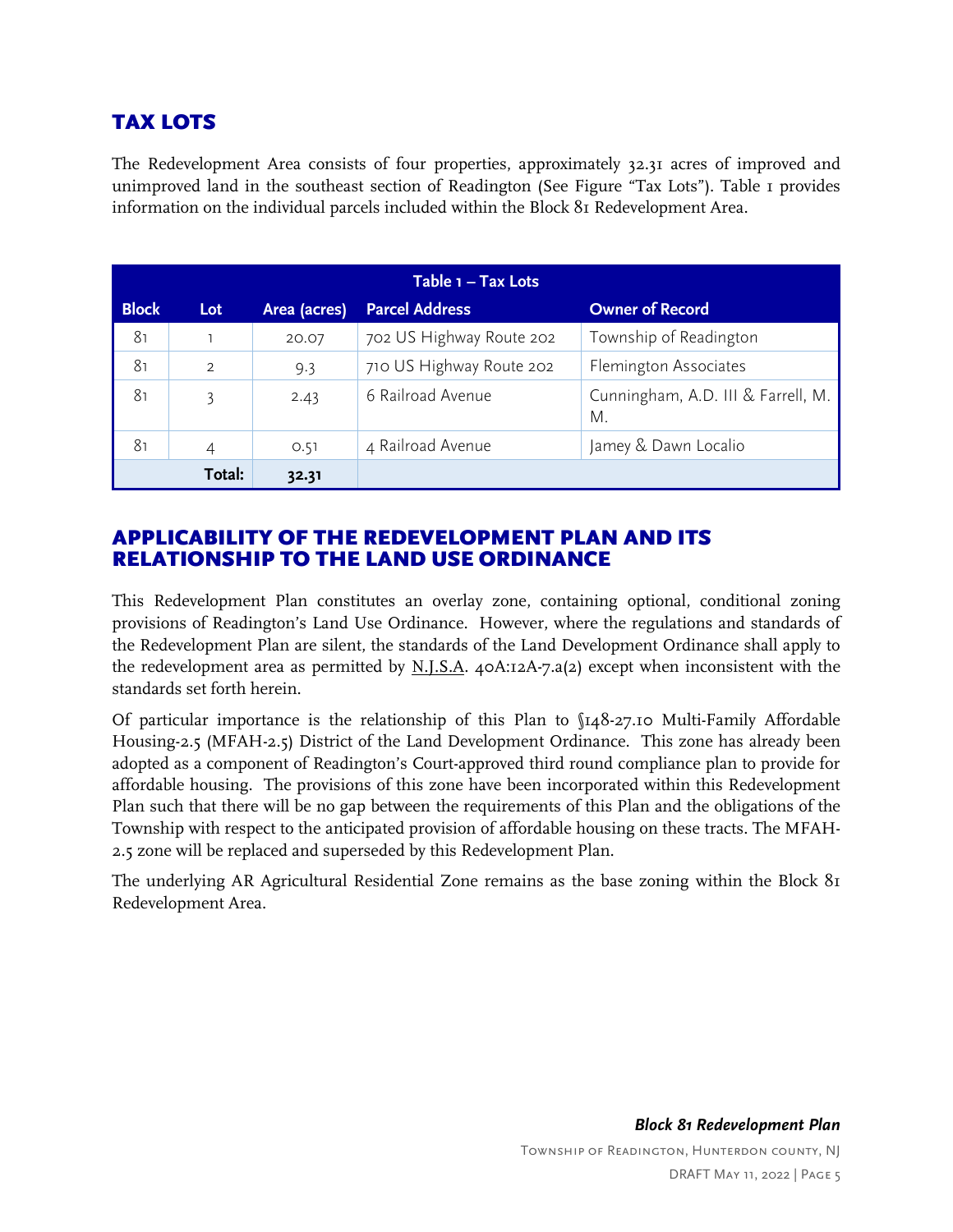<span id="page-10-0"></span>



#### LOCATION:

Readington Township, Hunterdon County, New Jersey

DATE: April 2022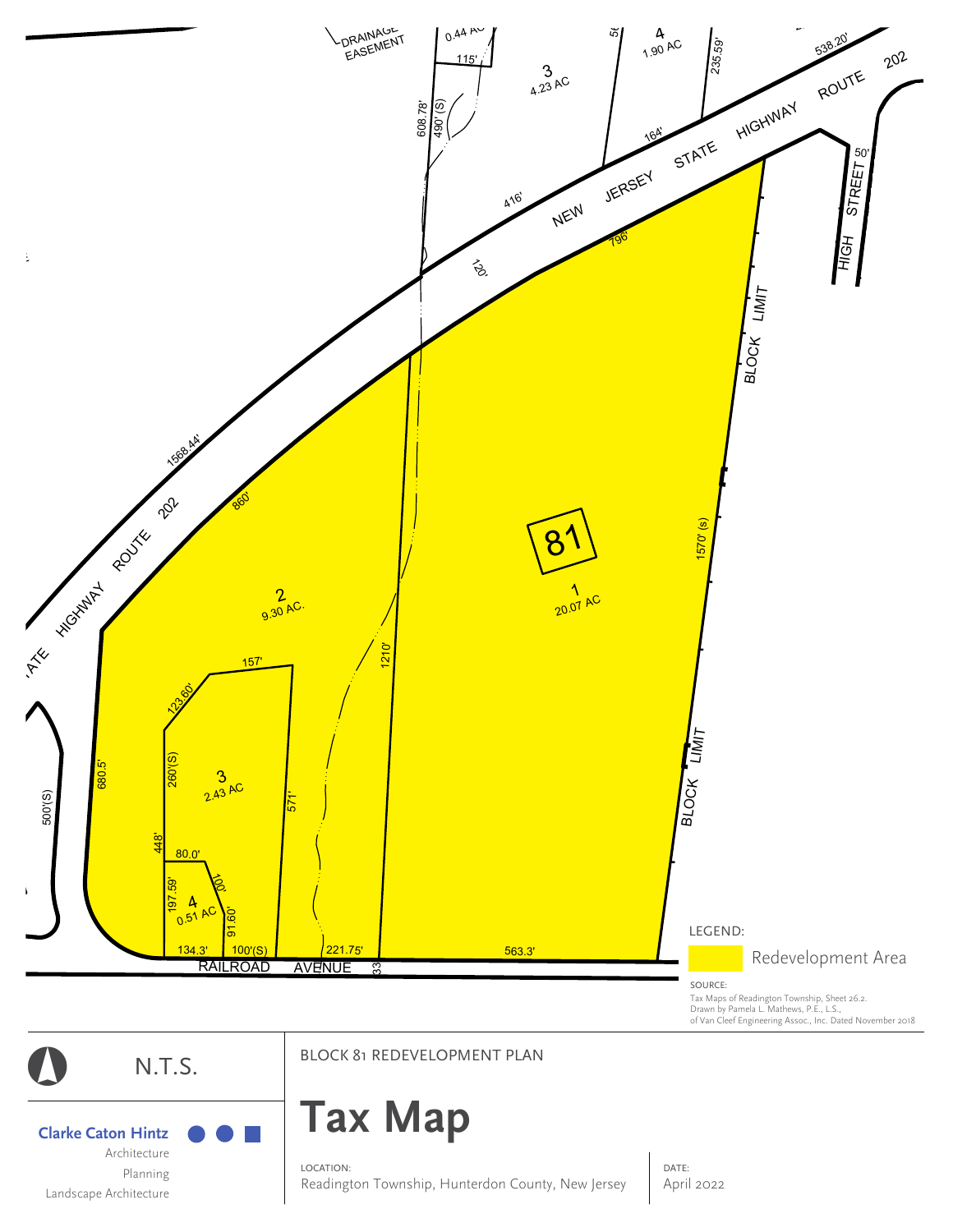# <span id="page-11-0"></span>LAND USE, ZONING AND DEVELOPMENT STANDARDS

Redevelopment, and any plan approved by the Planning Board depicting said redevelopment, shall be subject to the zoning regulations and design standards included herein. In terms of language, "shall" is mandatory and "should" is permissive.

#### <span id="page-11-1"></span>**Zoning Map Amended**

The zoning map of the Township of Readington shall be amended upon the adoption of this Plan in accordance with N.J.S.A. 40A:12A-7.c to reflect the Block 81 Redevelopment Area (BL-81-RA) zone district. (See Figure "Zoning Map").

#### <span id="page-11-2"></span>**Mandatory Components for Redevelopment**

The following components of this Redevelopment Plan are mandatory. Deviations from these requirements shall require an amendment to this Redevelopment Plan.

- **1. Public Sewer Service Required.** All development pursuant to this Redevelopment Plan shall be served by public sanitary sewer service.
- **2. Public Water Service Required.** All development pursuant to this Redevelopment Plan shall be served by public water service.
- **3. Affordable Housing.** The creation of affordable housing is a fundamental objective of this Plan. The following requirements shall apply to all affordable dwellings:
	- a. There shall be no reduction in the minimum number of affordable dwelling units required by this Redevelopment Plan.
	- b. Affordable units shall be distributed throughout the development in a manner that creates a relatively consistent percentage of affordable units among all residential buildings within such development such that no building contains affordable dwellings only.
	- c. Affordable units shall remain affordable, family rental units for a period of at least thirty (30) years from the date of their initial occupancy so that the Township may count the affordable units against its obligations to provide affordable housing.
	- d. As part of any development application that includes affordable dwellings, an exhibit(s) shall be provided that identifies the location of all market-rate and affordable units in each building, on each floor, the number of bedrooms in each unit, and the distribution of affordability of each unit (moderate-, low- or very low- income households) for Planning Board review and approval, which shall be consistent with the Township's Housing Element and Fair Share Plan.
	- e. Affordable housing units shall be affordable family rentals and shall not be age-restricted.
	- f. Any development that includes affordable dwelling units shall comply with Article XIII Affordable Housing of Chapter 148 Land Development and Chapter 137 Housing, Affordable and the court-approved Housing Element and Fair Share Plan.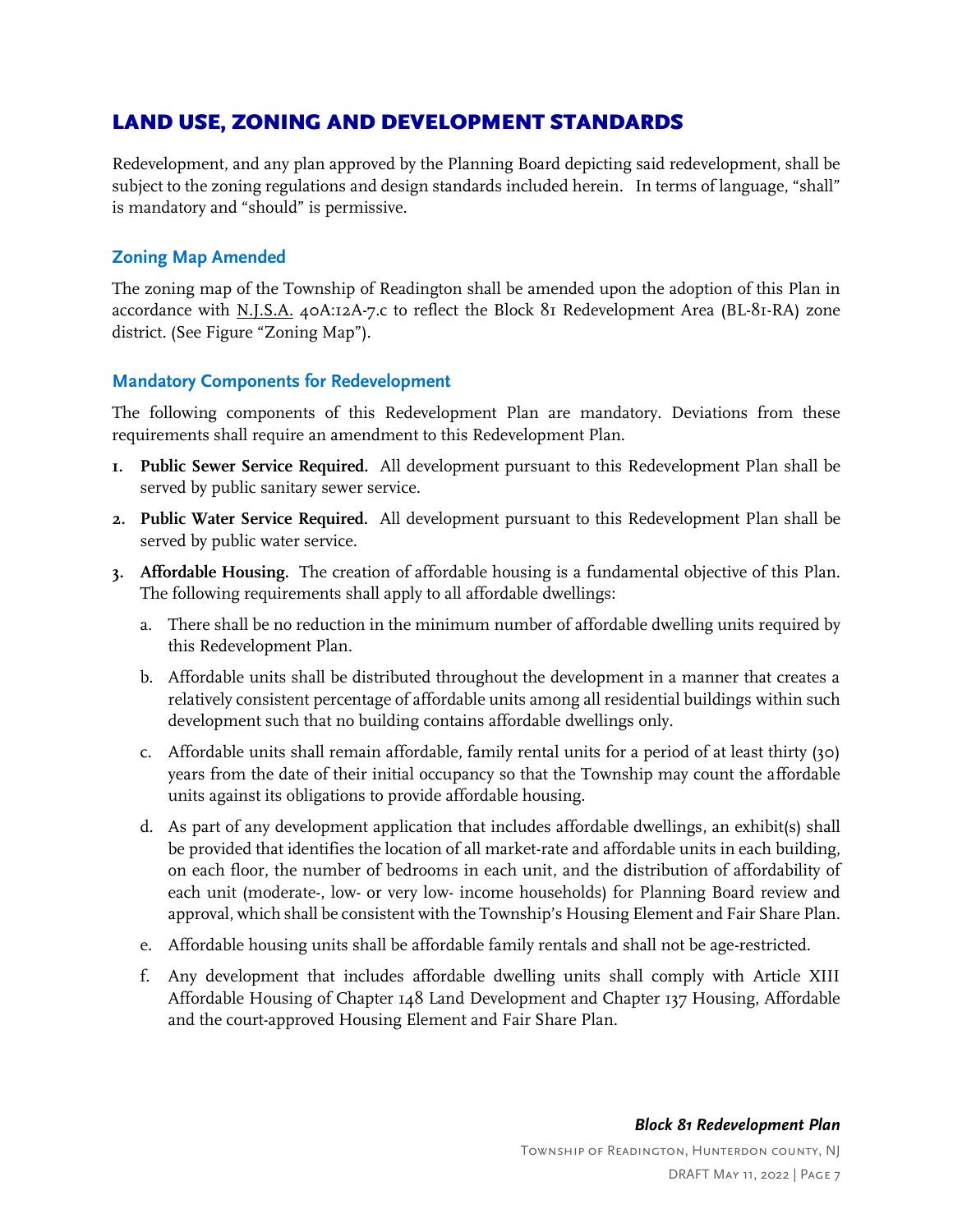<span id="page-12-0"></span>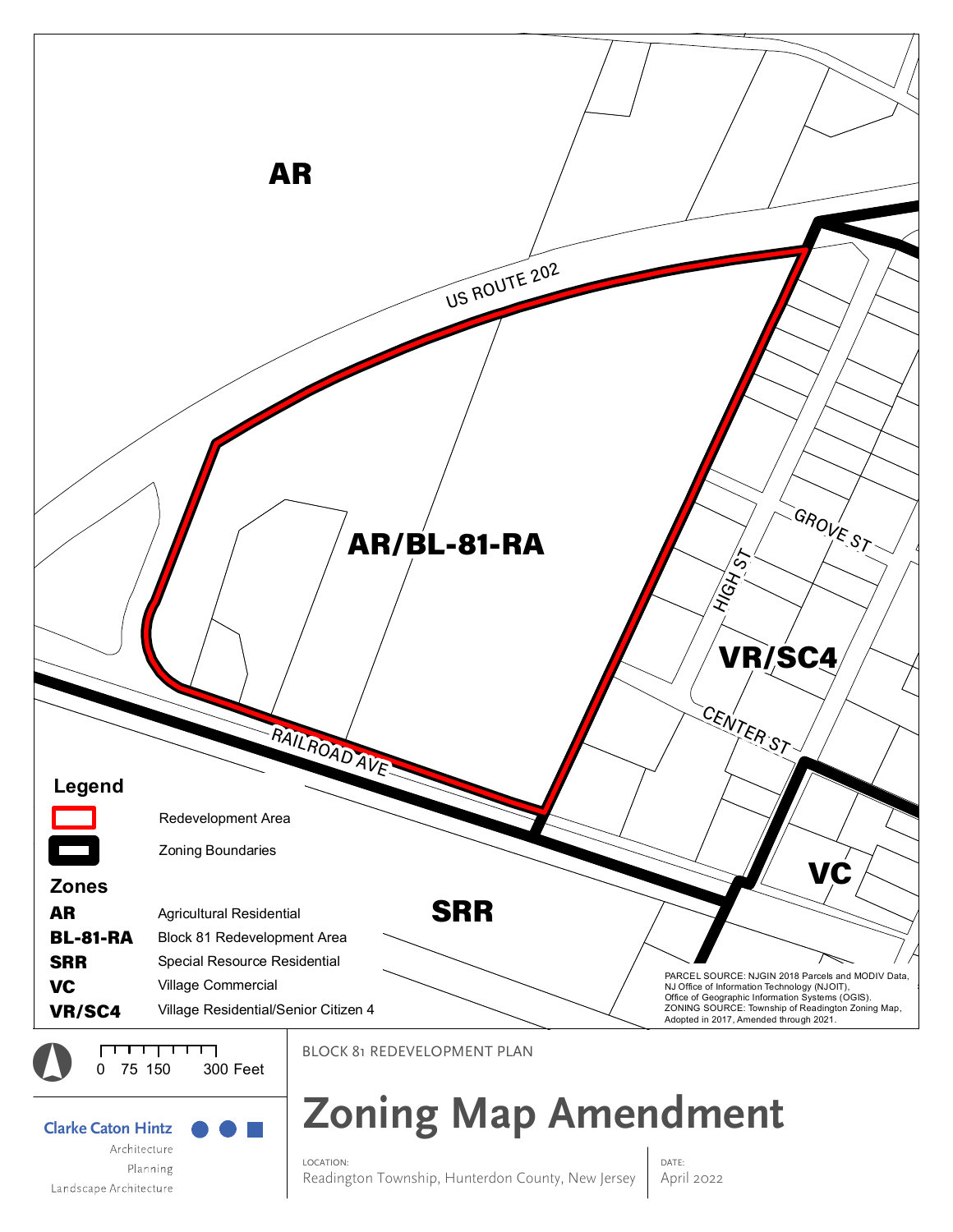- g. The owner/developer shall provide all Administrative Agent services, including affirmative marketing, administration, and certification of the occupant of each affordable unit, and shall not be required to hire a third party as its Administrative Agent, so long as it has proof of proper qualifications to serve as the Administrative Agent. In serving in this capacity, the owner/developer shall provide all current information to the Township's Affordable Housing Liaison necessary for the Township to comply with its annual monitoring. All costs involved in providing such services shall be paid by the owner/developer. In the event the owner/developer does not provide such services, the owner/developer shall provide the name and contact information for a qualified third party Administrator who will undertake such services to the Township Affordable Housing Liaison. Any costs involved in hiring a third party Administrator shall be paid by the owner/developer.
- **4. Shared Access.** Any project for multifamily residential development that is a component of Readington Township's 2020 Amended Housing Plan Element/Fair Share Plan shall permit vehicular and pedestrian access between the tract that is subject of their projects(s) and tracts of other multifamily residential affordable housing projects.

#### <span id="page-13-0"></span>**BL-81-RA Block 81 Redevelopment Area Zone District Regulations**

#### <span id="page-13-1"></span>*Permitted Development*

- **1. Municipally-Sponsored Affordable Multifamily Residential Development.** Family rental apartment dwellings, within municipally-sponsored development, having 100% of the dwellings affordable to low- and moderate-income households; and
- **2. Inclusionary Affordable Multifamily Residential Development.** Up to 168 multifamily residential dwellings, with no less than 25% of dwelling units affordable to households of low- and moderateincome households.

#### <span id="page-13-2"></span>*Regulations for Municipally-Sponsored Affordable Multifamily Residential Development*

Family rental apartment dwellings, within a municipally-sponsored development, having 100% of the dwellings affordable to low- and moderate-income households, shall be developed pursuant to the following:

#### **1. Permitted Principal Uses.**

a. Multi-family rental apartments affordable to low- and moderate-income households.

#### **2. Permitted Accessory Uses.**

- a. Passive and active common recreational facilities for the use and enjoyment of residents and their guests.
- b. Business office.
- c. Fences and walls as regulated in Article VI.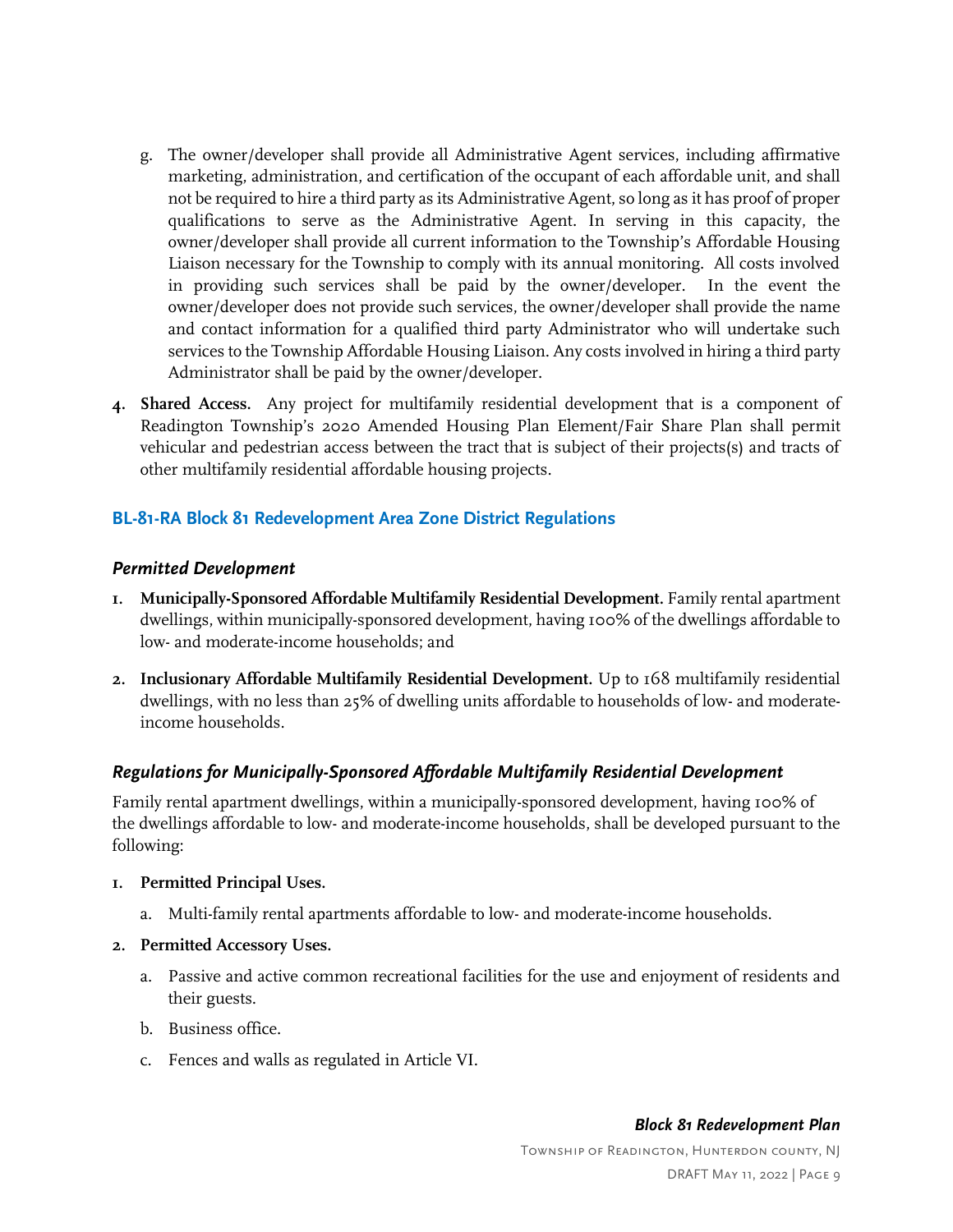- d. Tenant storage, maintenance/superintendent office and/or storage of maintenance equipment.
- e. Off-street parking
- f. Signs.
- g. Site Furnishings (seating, trash & recycling enclosures, etc.)
- h. Conservation, open space.
- i. Accessory uses customarily incidental to the principal use.

#### **3. Area and Yard Requirements**

- a. Maximum building height: Three (3) stories and not exceeding 50 feet.
- b. Minimum front yard setback: 60 feet.
- c. Minimum rear yard setback: 50 feet.
- d. Minimum side yard setback: 40 feet.
- e. Maximum impervious coverage: 70%
- f. Maximum building coverage: 50%
- g. Minimum buffer width to single-family residential zone or use: 50 feet.
- h. Off-street parking shall be provided and shall be designed to comply with the New Jersey Residential Site Improvement Standards (RSIS N.J.A.C. 5:21). Minor deviations from RSIS shall be permitted to reflect actual anticipated usage as projected by the developer.
- i. Minimum front yard setback for off-street parking: 60 feet except where connectivity to adjacent properties or streets is necessary.
- j. Minimum side and rear yard setback for off-street parking: 50 feet.
- **4. Public Sewer Required.** Public sanitary sewer service is required. As part of any application for development, the following documentation shall be provided:
	- a. Sewer Allocation Agreement between Applicant and Readington Township;
	- b. Communication to the Applicant from the Raritan Township Municipal Utilities Authority (RTMUA) that indicates that adequate sewer treatment capacity has been reserved for the development; and
	- c. A copy of the agreement between the Applicant and the RTMUA reserving adequate sewer capacity for the project.
- **5. Design Standards.** Deviations from these design standards shall be considered exceptions pursuant to the procedure articulated in the New Jersey Municipal Land Use Law (MLUL) at NJSA 40:55D-51.
	- a. Building Design.
		- i. Buildings shall have a gable or hipped roof.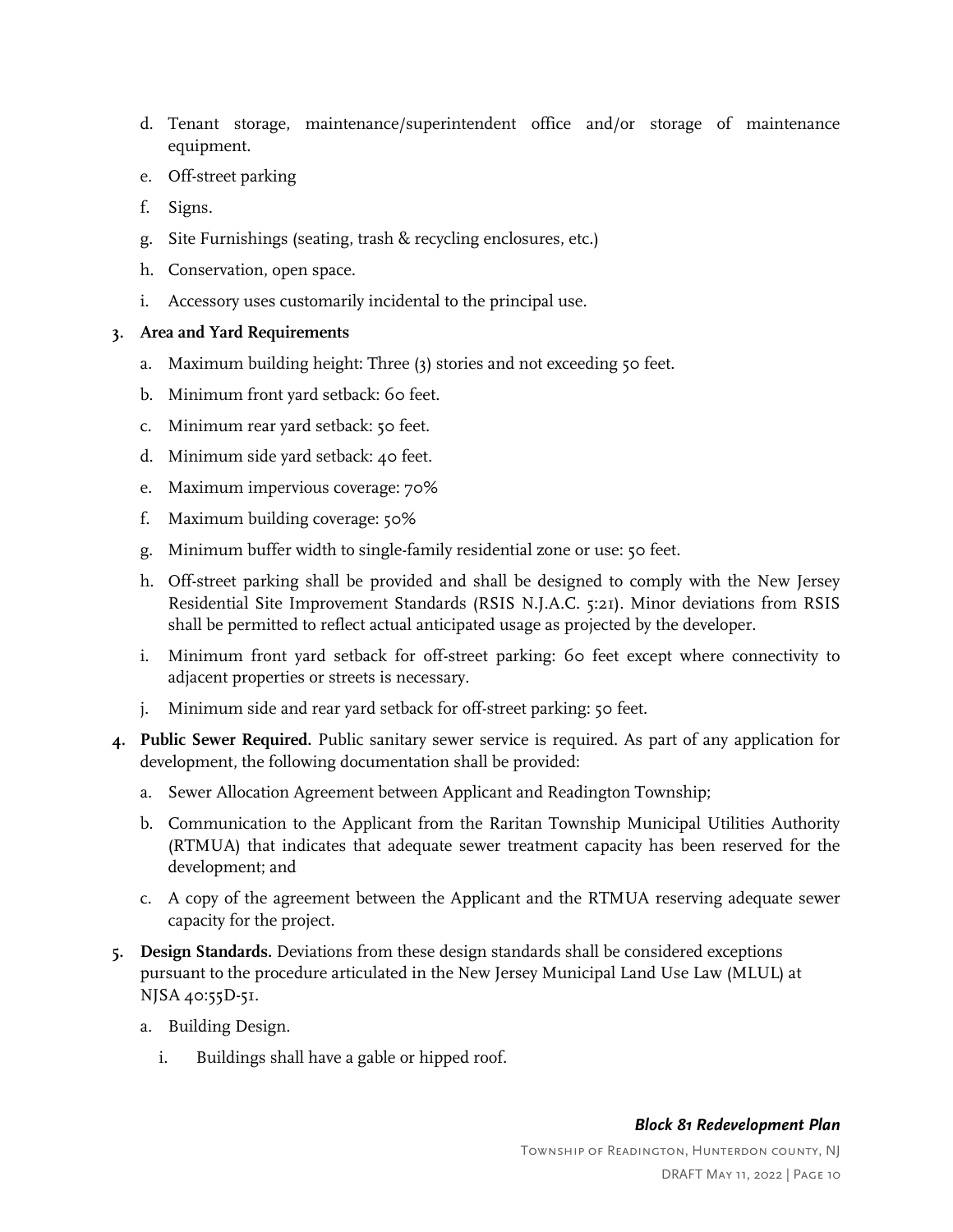- ii. Principal roof eaves shall project at least one foot beyond the building façade or a supporting column. Secondary roof eaves (i.e. balconies, porches and patios) shall project at least one foot.
- iii. Primary roofs shall have a minimum pitch of 6/12.
- iv. Secondary roofs may have a pitch below 4/12.
- v. Apartment storage. For each apartment, in addition to any storage areas contained within the apartment, there shall be provided storage in a conveniently accessible area, either within the building or in a separate building where belongings can be kept locked and separated from the belongings of other occupants.
- b. Lighting.
	- i. General. All outdoor lighting should be coordinated as to style, material and color. Lighting throughout the site should overlap, creating an even level or illumination throughout the parking area. All exterior lighting shall be designed, located, installed and directed in such a manner as to prevent objectionable light at and across the property lines and to prevent glare at any location on or off the property. LED fixtures are required for energy efficiency and uniform illumination.
	- ii. Parking lots shall be illuminated with an average of no less than two tenths (0.2) foot-candle. The ratio between maximum foot-candles and average foot-candles shall be no greater than 20 to 1.
- iii. Illumination at property lines shall not exceed one-tenth (0.1) foot-candle, excluding streets or driveways.
- iv. Lighting shall be provided by fixtures in parking lots with a mounting height not more than 16 feet measured from the ground level to the center line of the light source and lighting fixtures not to exceed twelve (12) feet in height shall be provided for pedestrian walkways and residential areas outside of parking lots.
- v. Fixtures for illumination shall be full cutoff luminaires.
- c. Signs.
	- i. Project identification: There may be a maximum of two permanent freestanding project identification signs located at the entrances to the project. Such signs shall be set back at least 3 feet from any property line, shall not exceed 32 square feet in sign area and shall not exceed 7 feet in height.
	- ii. Directional signs: Up to 2 directional signs shall be allowed at each driveway frontage from which vehicular access is derived. A directional sign shall not exceed 4 square feet in height. A directional sign shall be integrated within the architecture of the buildings.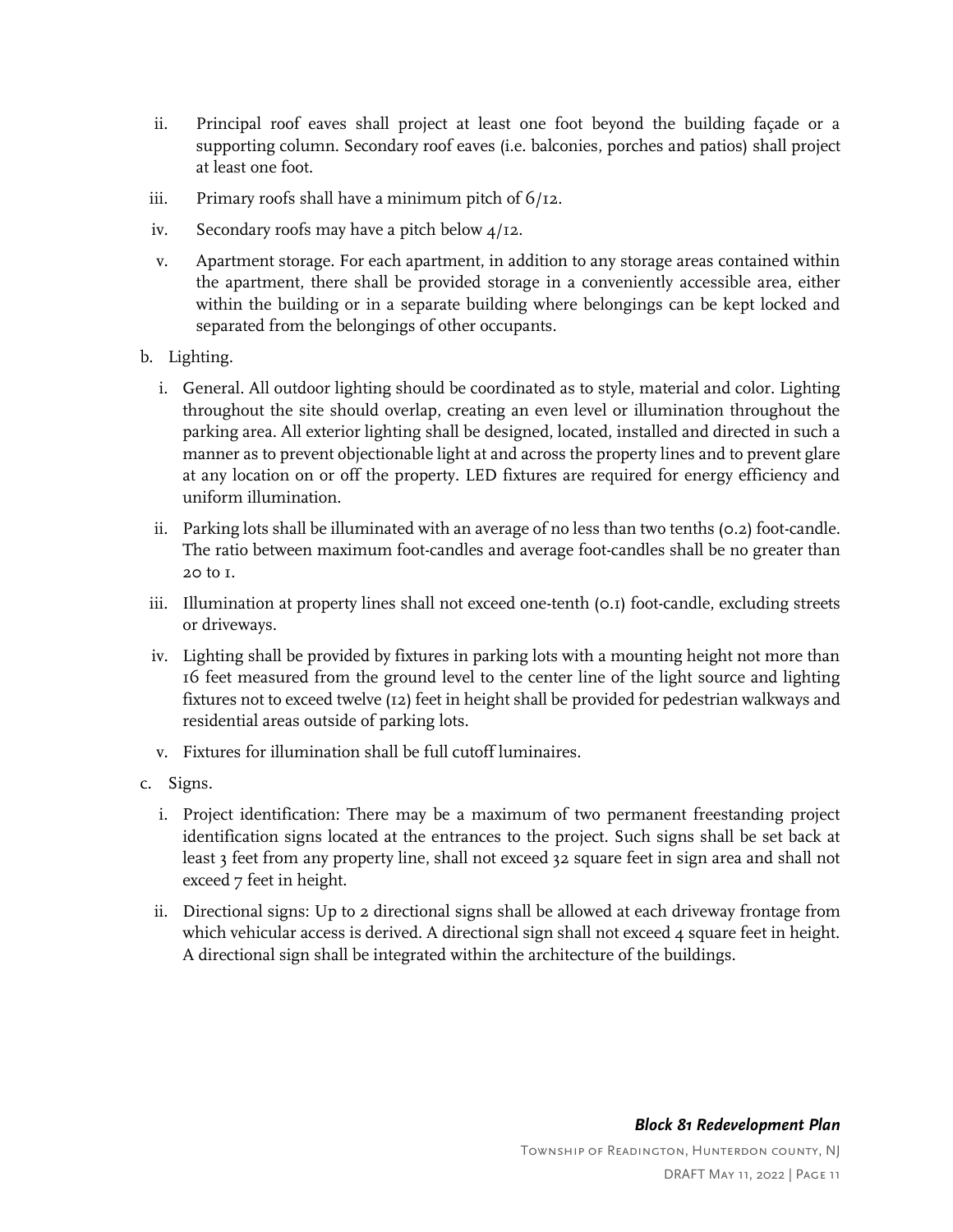#### **6. Affordable Housing.**

- a. Minimum percentage of affordable dwellings: 100% of the total number of dwelling units.
- b. Affordable dwelling units shall be constructed and rented in accordance with the Council on Affordable Housing rules at N.J.A.C. 5:93-1 et seq. and the Uniform Housing Affordability Controls (UHAC) at N.J.A.C. 5:80-26.1 et seq.
- c. Affordable dwelling unit household income breakdown:
	- i. At least 13% of the affordable units shall be affordable to very low-income (VLI) households at 30% of the median income, which shall count towards the overall requirement for lowincome units; Very low-income shall be defined pursuant to the Fair Housing Act as households earning no more than 30% of the region's median income.
	- ii. At least 50% of the affordable units shall be made affordable to low-income units (the 50% requirement is inclusive of the 13% VLI requirement); and
- iii. The balance of units permitted at moderate-income shall not exceed the maximum of 50% of all affordable units.
- iv. Affordable dwelling bedroom distribution: Bedroom distribution shall be in accordance with the Council on Affordable Housing rules at N.J.A.C. 5:93-1 et seq., the Uniform Housing Affordability Controls (UHAC) at N.J.A.C. 5:80-26.1 et seq., the Fair Housing Act (FHA) and all other applicable law. Dwellings qualifying for the Federal Low-Income Housing Tax Credit shall follow rules under Section 42 of the Internal Revenue Code, where such rules supersede.
	- a) The Owner/Developer shall be responsible to affirmatively market, administer and certify the occupant of each affordable unit, with all administrative costs to be paid by the Owner/Developer.
	- b) Alternatively, in the case that the Owner/Developer does not provide such administrative services, the Township designated Affordable Housing Administrator shall be responsible to affirmatively market, administer and certify the occupant of each affordable unit, with all administrative costs to be paid by the Owner/Developer.
	- c) Affordability controls may be unilaterally extended by the Township beyond the initial 30-year deed restrictions.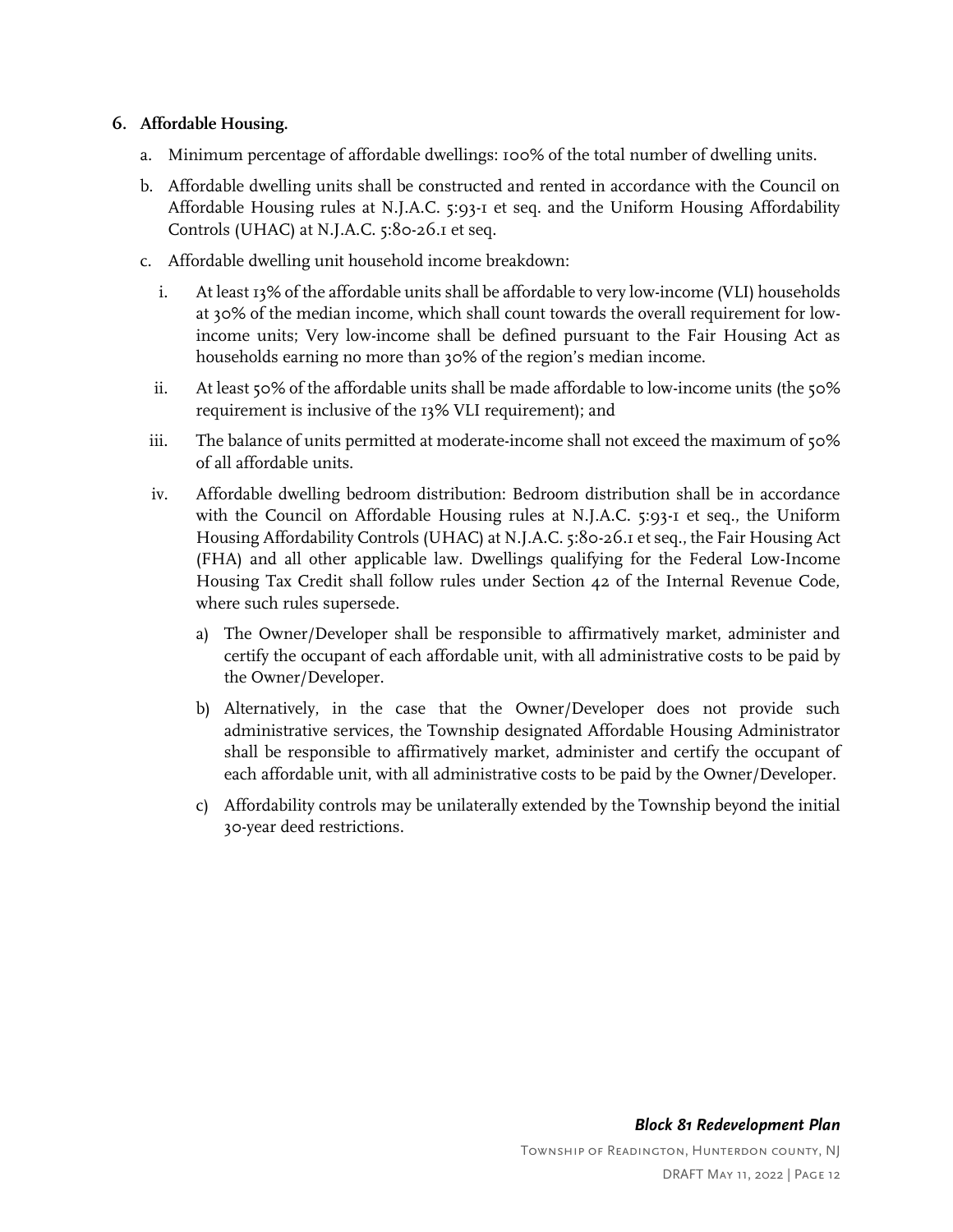#### <span id="page-17-0"></span>*Regulations for Inclusionary Affordable Multifamily Residential Development.*

Up to 168 multifamily residential dwellings, with no less than 25% of dwelling units affordable to households of low- and moderate-income, may be developed pursuant to the following:

#### **1. Requirements for the filing of an Application for Development.**

- a. A developer shall demonstrate that their plan for multifamily residential inclusionary development shall not exceed a total of 168 dwellings for the entire zone (not including dwelling units that are permitted pursuant to the regulations for a municipally-sponsored project) and that no less than 25% of dwelling units will be deed-restricted to households of low- and moderate-income; and
- b. Public Sanitary Sewer Service Required. As part of an application for development shall be provided:
	- i. Sewer Allocation Agreement between Applicant and Readington Township; and
	- ii. Communication to the Applicant from the Raritan Township Municipal Utilities Authority (RTMUA) that indicates that adequate sewer treatment capacity has been reserved for the development; and
- iii. A copy of the agreement between the Applicant and the RTMUA reserving adequate sewer capacity for the project.

#### **2. Permitted Principal Uses.**

- a. Townhouses.
- b. Multifamily apartments.

#### **3. Permitted Accessory Uses**

- a. Active common recreational facilities for the use and enjoyment of residents and their guests, including, but not limited to pools, tennis courts, tot lots, fitness trails and bikeways. "Sports" lighting (high-mast, high illumination) is not permitted for these facilities.
- b. Clubhouse, community building/facility, rental/business office and model unit(s) to be converted into residential units, whether separate or combined with a residential building.
- c. Patios.
- d. Fences and wall as regulated in Article VI.
- e. Tenant storage, maintenance/superintendent office and/or storage of maintenance equipment.
- f. Private garages and off-street parking.
- g. Signs.
- h. Site furnishings (seating, trash & recycling enclosures, etc).
- i. Conservation, open space and public purpose uses.

# *Block 81 Redevelopment Plan*

Township of Readington, Hunterdon county, NJ DRAFT May 11, 2022 | Page 13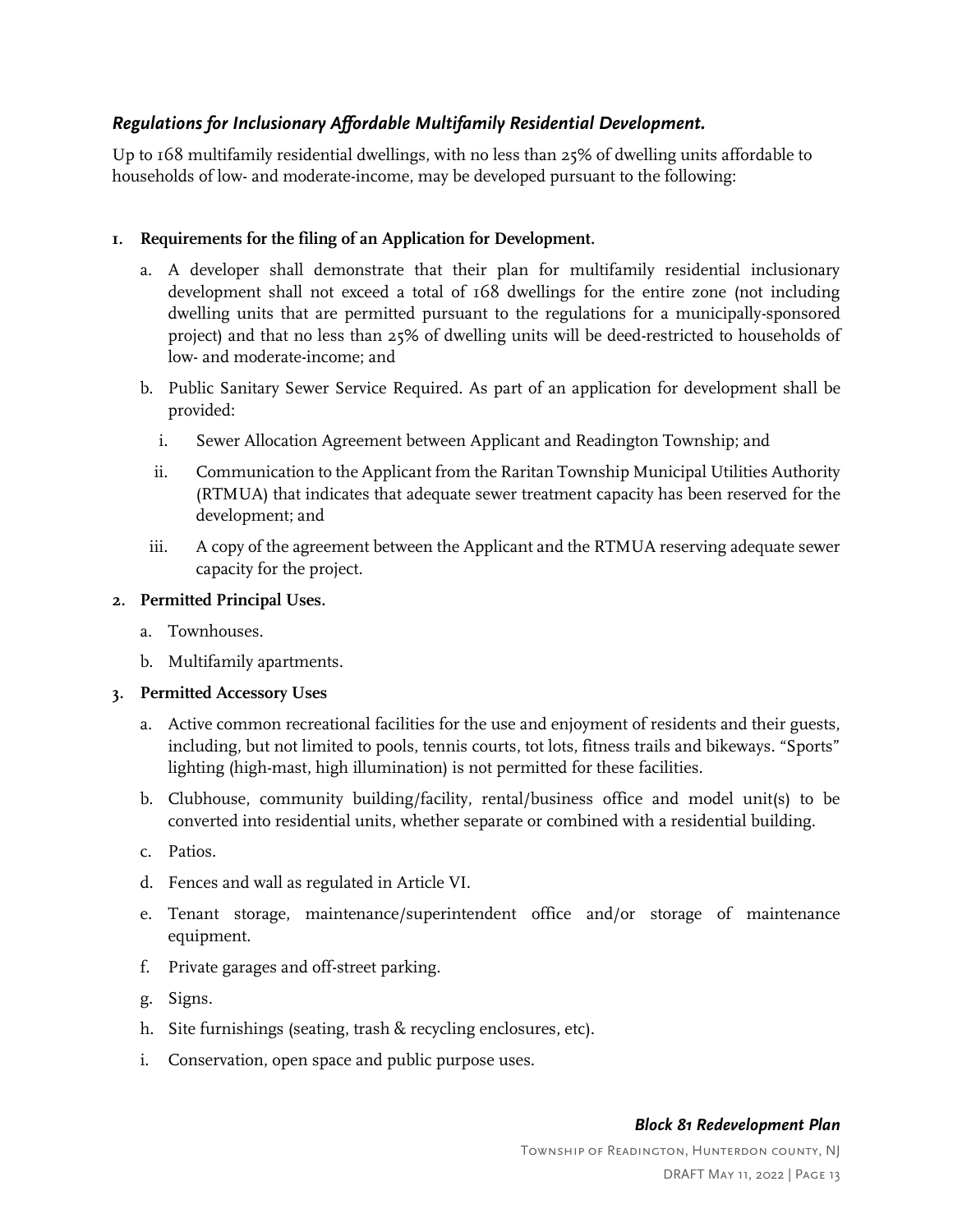- j. Accessory uses on the same lot and customarily incidental to a principal use.
- k. Stormwater Management, Sanitary Sewer Facilities including treatment and disposal, and other public or private utilities.
- **4. Zone Requirements.** The following requirements shall apply to inclusionary development(s) in the MFAH-2.5 Zone:
	- a. Maximum number of dwelling units: 168.
	- b. Minimum percentage of affordable dwelling units: 25%.
	- c. Maximum building coverage: 20%.
	- d. Maximum impervious coverage: 50%.
	- e. Minimum tract and zone boundary setback and buffer: 25 feet.

#### **5. Area and yard requirements for dwelling types.**

- a. Townhouses.
	- i. Maximum height: 2 ½ stories and not exceeding 35 feet.
	- ii. Maximum garage height: One (1) story and not exceeding 20 feet.
- iii. Maximum dwelling units per building: eight.
- iv. Minimum lot area: 2,000 square feet.
- v. Minimum lot depth: 110 feet
- vi. Minimum distances for side façade:
	- a) Building to building: 28 feet.
	- b) Building to street: 15 feet.
- vii. Minimum distances from front façade to streets:
	- a) Building to sidewalk: 14 feet.
	- b) Building to street: 21 feet.
- viii. Minimum distance from a garage façade to curb, edge of lane/alley pavement or edge of sidewalk: 20 feet.
- ix. Maximum impervious coverage: 90%
- x. Maximum building coverage: 70%.
- xi. Vehicular access required: Rear-loaded from lane or alley; no driveway access is permitted from the front of dwellings.
- b. Apartments.
	- i. Maximum height: Three (3) stories and not exceeding 45 feet. *Note: Off-street parking provided within the building envelope in accordance with the requirements of subsection (6)(h) shall not be counted as a story for the purpose of the determining height.*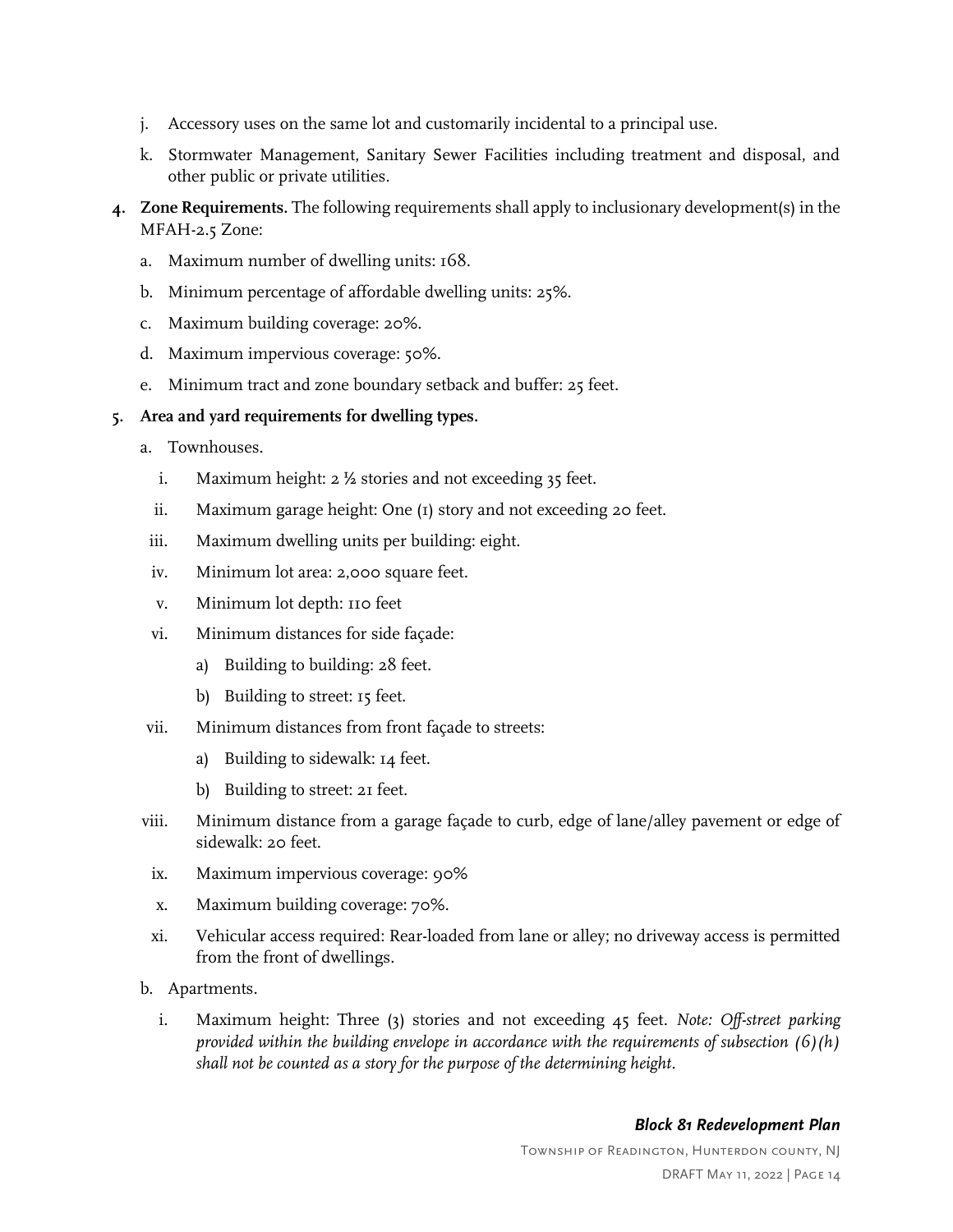- ii. Maximum dwelling units per building: 30.
- iii. Minimum distance between buildings:
	- a) Front-to-front: 50 feet.
	- b) Front-to-side: 40 feet.
	- c) Side-to-side: 30 feet.
	- d) Rear-to-rear: 40 feet.
- iv. Minimum setback to sidewalk, street right-of-way, access driveway or parking area: 15 feet.
- c. Permitted building encroachments for residential buildings:
	- i. Entry steps, covered entries, porches and decks projecting no more than six feet from an exterior building wall are permitted to encroach up to six feet in a front, rear or side setback.
	- ii. Bays, eaves, bay windows and chimneys projecting no more than two feet from an exterior building wall are permitted in a front, rear or side setback.
- d. Community building (stand-alone).
	- i. Maximum height: 1 ½ stories and not exceeding 25 feet.
	- ii. Setbacks shall conform to those applicable to apartments.

#### **6. Parking and circulation.**

- a. Parking shall be provided, and circulation elements (such as streets and thoroughfares) shall be designed, to comply with the New Jersey Residential Site Improvement Standards (RSIS N.J.A.C. 5:21).
- b. Parking areas and driveways shall be located a minimum of 25 feet from any tract boundary, except where connectivity to adjacent properties or streets is necessary.
- c. All streets, thoroughfares and parking areas shall be owned and maintained by a private entity.
- d. Townhouses units shall utilize rear lanes/alleys for vehicular access to parking.
- e. Townhouses shall provide at least one (1) one-site parking space within an enclosed garage located in the rear yard with access from a lane/alley.
- f. Townhouse parking may occur within the driveway leading to a garage, in which case said garage shall be set back no less than 20 feet from curb or between the garage door and a sidewalk, whichever distance is less, to accommodate a car without projecting into the rightof-way.
- g. While off-street parking is preferred, on-street parking may be delineated, calculated and included towards meeting the requirements. No striping of on-street parking is required.
- h. Off-street parking may be located beneath the lowest residential floor level provided:
	- i. It is accessible only from the building elevation opposite from public or private street frontage; and
	- ii. The parking area beneath the building is not visible from a public or private street.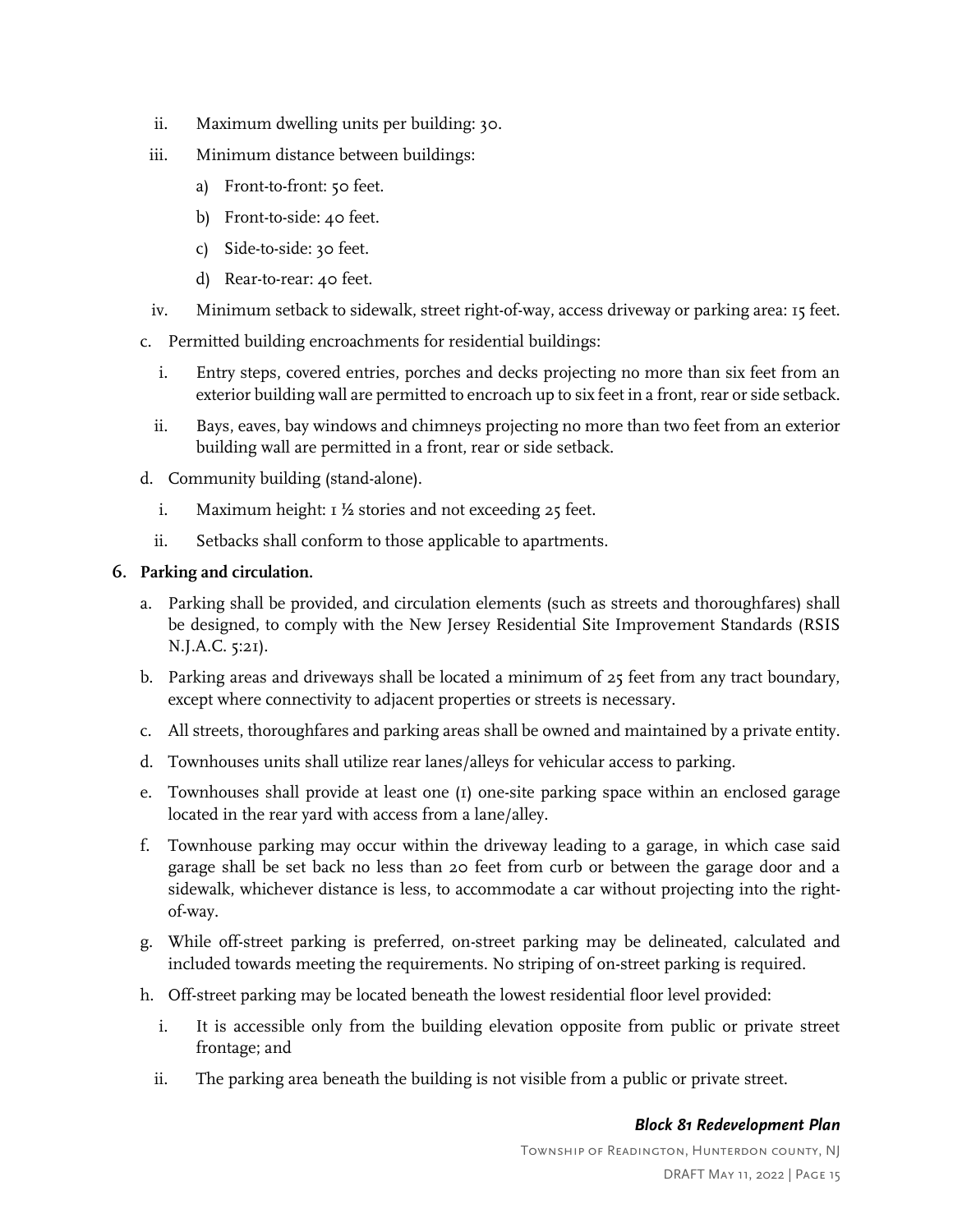#### **7. Open Space.**

- a. Minimum: 25% of gross tract area.
- b. Permitted open space uses:
	- i. Conservation.
	- ii. Passive recreation.
- iii. Active recreation.
- c. The stormwater management and sanitary sewer systems may be located in open space and the land area of any non-structural (green) stormwater management mechanism may be counted toward the minimum open space area requirements.
- **8. Design standards.** Deviations from these design standards shall be considered exceptions pursuant to the procedure articulated in the New Jersey Municipal Land Use Law (MLUL) at N.J.S.A. 40:55D-51.
	- a. Building design. The purpose of these building design standards is to ensure that the design of townhouse and apartment buildings promotes a desirable visual and spatial environment.
		- i. Design standards applicable to all buildings:
			- a) Buildings shall have a gable or hipped roof.
			- b) Principal roof eaves shall project at least one foot beyond the building façade or a supporting column. Secondary roof eaves (i.e., balconies, porches and patios) shall project at least one foot.
			- c) Primary roofs shall have a minimum pitch of 6/12.
			- d) Secondary roofs may have a pitch below 4/12.
			- e) Within each front building elevation, the maximum ratio of windows to wall shall be 25% window to 75% wall.
			- f) Balconies and patios shall be designed as integral subcomponents of the building façade.
			- g) Cantilevered balconies are not permitted.
		- ii. Townhouse Standards.
			- a) Townhouse buildings shall be designed to create a unified architectural theme, in terms of design, composition, color, materials and elements. Variety among dwelling units should be expressed through the manipulation of common elements such as porches, roofs, bays, eyebrows, trim, accents, etc. that create interest without creating disparate architectural approaches among units or buildings.
			- b) Each building shall contain, at a minimum, one end unit model and one interior model. Each base model type home in any block shall have at least two alternative front elevations containing different design features, including, but not limited to, the following: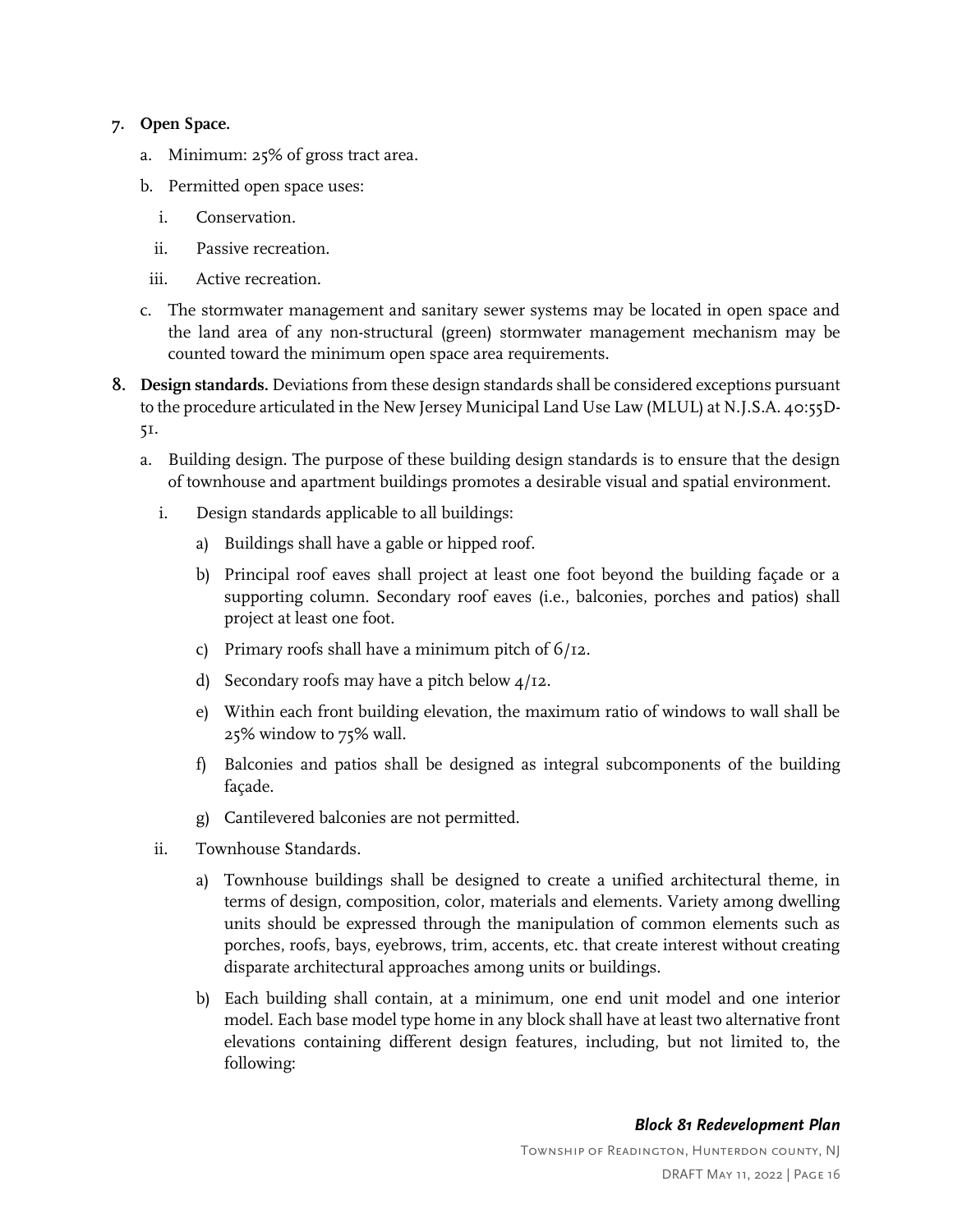- a. Porches.
- b. Porticos.
- c. Columns.
- d. Dormers.
- e. Accent windows.
- f. Door color.
- c) Materials, finishes and colors shall be unified among all townhouses.
- d) Finished first floor shall be a minimum of 18 inches above the front sidewalk elevation, but shall not exceed 60 inches.
- e) Townhouse unit facades facing streets (not lanes or alleys) shall be offset from each other by at least two (2) feet (projection or recess) between units.
- iii. Apartment Standards.
	- a) Buildings shall be designed to create a unified architectural theme, in terms of design, composition, color, materials and elements.
	- b) Storage. For each apartment, in addition to any storage areas contained within the unit, there shall be proved 150 cubic feet of storage in a conveniently accessible area, either within the apartment building or in a separate building where belongings can be kept locked and separated from the belongings of other occupants.
- b. Lighting.
	- i. General. All outdoor lighting should be coordinated as to style, material and color. Lighting throughout the site should overlap, creating an even level of illumination throughout the parking area. All exterior lighting shall be designed, located, installed and directed in such a manner as to prevent objectionable light at and across the property lines and to prevent glare at any location on or off the property. LED fixtures are required for energy efficiency and uniform illumination.
	- ii. Parking lots shall be illuminated with an average of no less than two tenths (0.2) footcandle. The ratio between maximum foot-candles and average foot-candles shall be no greater than 20 to 1.
- iii. Illumination at property lines shall not exceed one-tenth (0.1) foot-candle, excluding streets or driveways.
- iv. Lighting shall be provided by fixtures in parking lots with a mounting height not more than 16 feet measured from the ground level to the center line of the light source and lighting fixtures not to exceed 12 feet in height shall be provided for pedestrian walkways and residential areas outside of parking lots.
- v. Fixtures for illumination shall be full cutoff luminaires.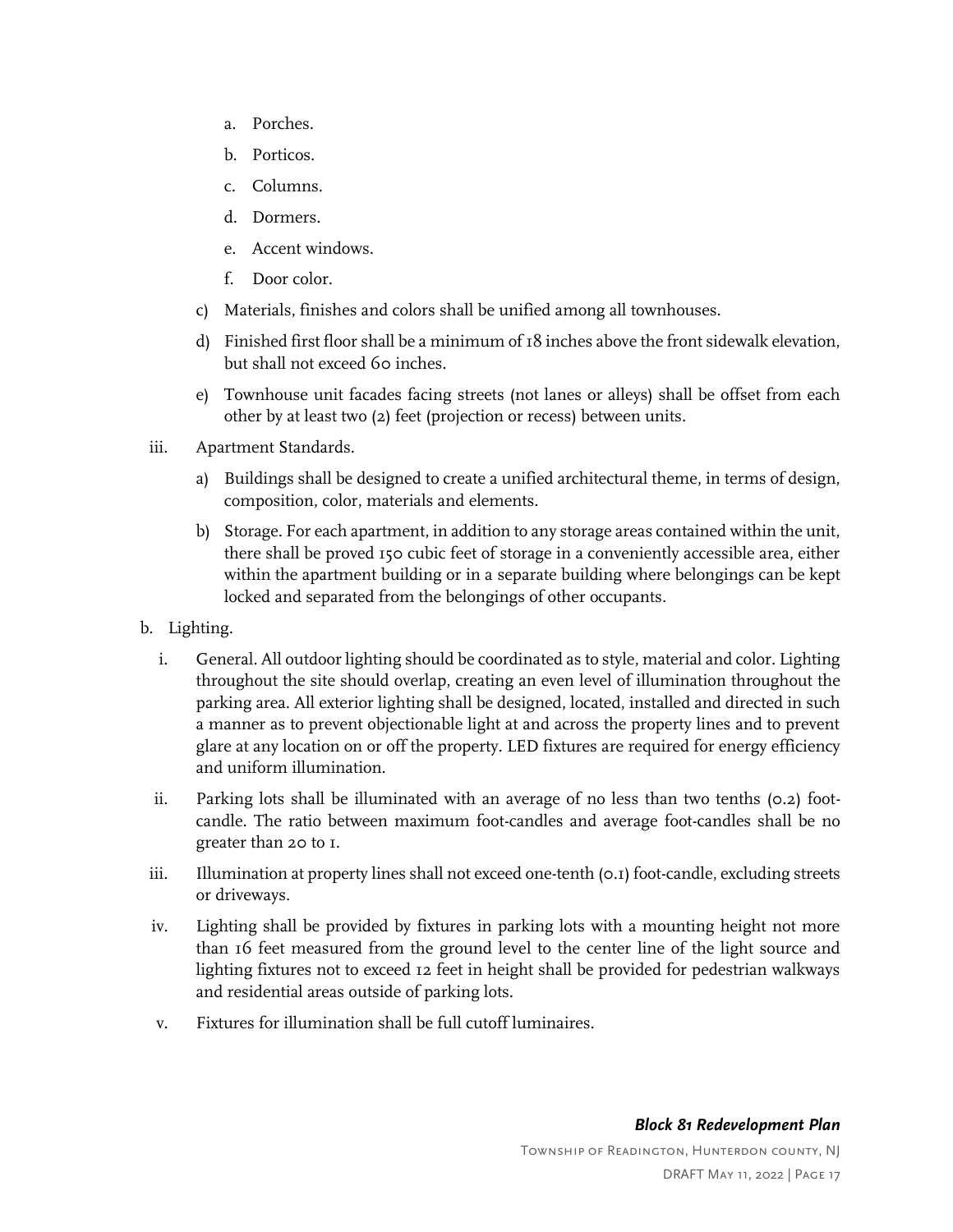- c. Signs.
	- i. Neighborhood Identification: There may be a maximum of one (1) permanent freestanding neighborhood identification sign located at the entrance to the community. Neighborhood identification signs shall be set back at least three (3) feet from any property line, shall not exceed 60 square feet in sign area and shall not exceed five (5) feet in height. Neighborhood identification signs may be mounted on brick or masonry walls or buildings.
	- ii. Community/Recreation/Clubhouse Building: The community/recreation/clubhouse building may have one (1) wall identification sign. The permanent wall identification signs shall not exceed 20 square feet in sign area.
- iii. Directional Signs: Up to two (2) directional signs shall be allowed on each driveway frontage from which vehicular access is derived. A directional sign shall not exceed six (6) square feet in sign area and shall not exceed six (6) feet in height. A directional sign shall be set back from any lot line by at least three (3) feet.
- iv. Residential Building Identification: Each residential building may have up to two (2) attached identification signs. The maximum sign area of each shall not exceed six (6) square feet. Such signs shall be appropriately integrated within the architecture of the buildings.
- d. Open Space. The following standards shall apply, except where these regulations are silent, where the open space regulations of Chapter 148 shall apply.
	- i. Open spaces shall be planted with a single row of shade trees along thoroughfare frontages at a maximum spacing of 35 feet.
	- ii. A detailed site plan at sufficient scale for common open spaces shall be submitted for review and approval.
- iii. Common open space shall be provided, and shall include at a minimum:
	- a) Children's play area.
	- b) Community building, which may include, but is not limited to, a clubhouse, leasing office, and model, of which a minimum of 2,500 square feet. In-lieu of a stand-alone community building, a common community facility may be incorporated within a residential building, provided that such a facility is directly related to exterior common open space.

#### **9. Affordable Housing.**

- a. Minimum percentage of affordable dwellings: 25% of the total number of dwelling units.
- b. Affordable dwelling units shall be constructed and rented in accordance with the Council on Affordable Housing rules at N.J.A.C. 5:93-1 et seq. and the Uniform Housing Affordability Controls (UHAC) at N.J.A.C. 5:80-26.1 et seq.
- c. Affordable dwelling unit household income breakdown:
	- i. At least 13% of the affordable units shall be affordable to very low-income (VLI) households at 30% of the median income, which shall count towards the overall requirement for low-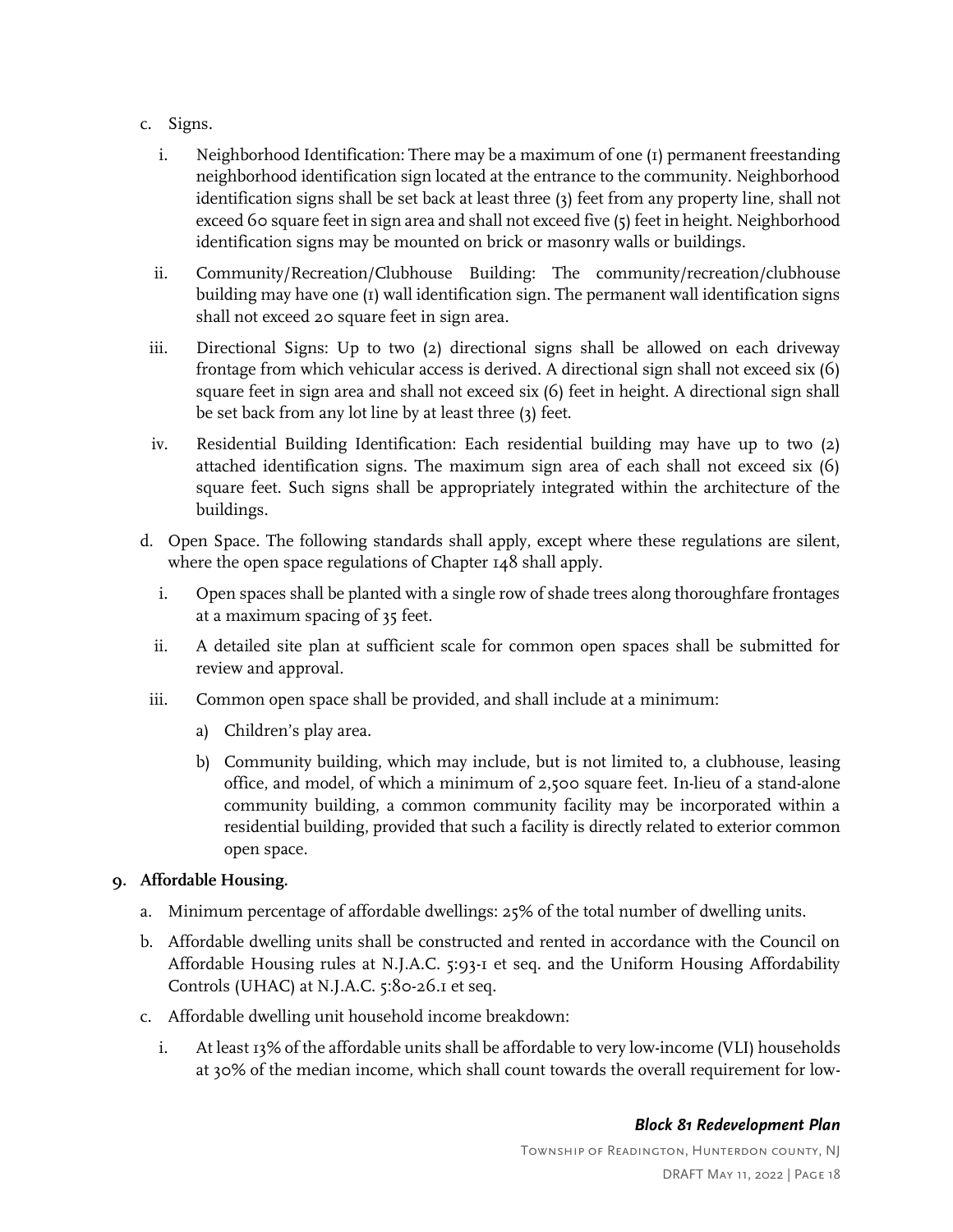income units; Very low-income shall be defined pursuant to the Fair Housing Act as households earning no more than 30% of the region's median income.

- ii. At least 50% of the affordable units shall be made affordable to low-income units (the 50% requirement is inclusive of the 13% VLI requirement: and
- iii. The balance of units permitted at moderate-income shall not exceed maximum of 50% of all affordable units.
- d. Affordable dwelling bedroom distribution: Bedroom distribution shall be in accordance with the Council on Affordable Housing rules at N.J.A.C. 5:93-1 et seq., the Uniform Housing Affordability Controls (UHAC) at N.J.A.C. 5:80-26.1 et seq., the Fair Housing Act (FHA) and all other applicable law. This bedroom shall apply to each income classification (very low-, lowand moderate-income).
- e. The range of affordability, pricing and ret of units, affirmative marketing, 30-year minimum affordability controls and construction phasing with the market rate units developed on the tract shall also be in accordance with the Council on Affordable Housing rules at 5:93-1 et seq., the Uniform Housing Affordability Controls (UHAC) at N.J.A.C. 5:80-26.1 et seq., the Fair Housing Act (FHA) and all other applicable law.
	- i. The owner/developer shall be responsible to affirmatively market, administer and certify the occupant of each affordable unit, with all administrative costs to be paid by the Owner/Developer.
	- ii. Alternatively, in the case that the Owner/Developer does not provide such, administrative services, the Township designated Affordable Housing Administrator shall be responsible to affirmatively market, administer and certify the occupant of each affordable unit, with all administrative costs to be paid by the Owner/Developer.
- iii. Affordability controls may be unilaterally extended by the Township beyond the initial 30 year deed restrictions.

# <span id="page-23-0"></span>RELATIONSHIP TO PLANNING POLICIES & OBJECTIVES

#### <span id="page-23-1"></span>**Township of Readington 2019 Reexamination of the Master Plan**

On February 11, 2019, the Township adopted a Reexamination Report that supports the goals, objectives and recommendations of the 1990 Master Plan, adopted January 22, 1990. The report focused heavily on future growth and development, as well as preservation of critical lands. The 2019 Reexamination Report is consistent with this Redevelopment Plan.

The 2019 Reexamination Report reaffirms the goals and objectives of the 1990 Master Plan Report. The following is a list of goals identified in the 1990 Master Plan Report that are applicable to this Redevelopment Plan:

 Protect environmentally sensitive areas, preserve the natural environment, and ensure a compatible balance between economic and environmental interests.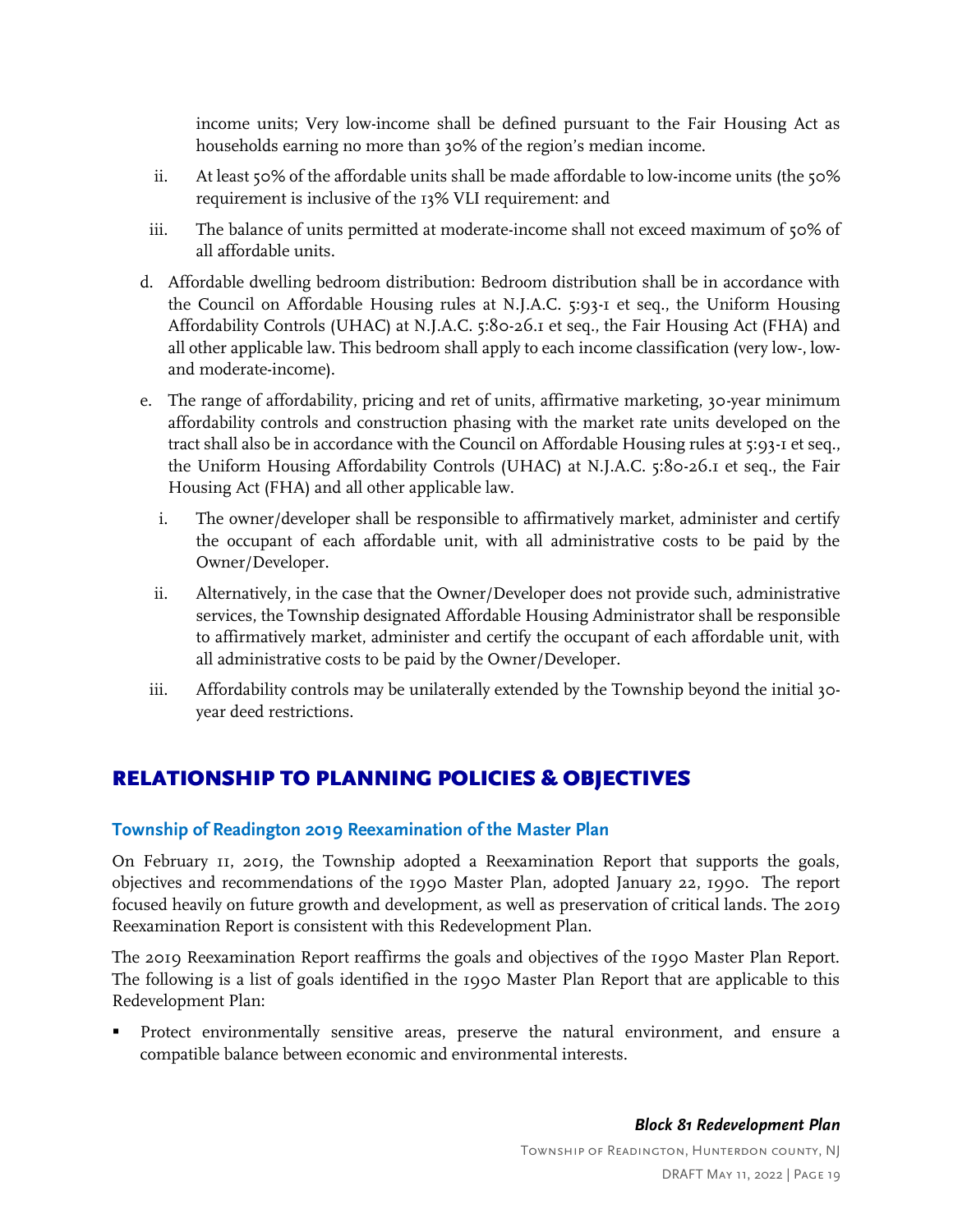- **Preserve the existing housing stock and provide the opportunity for the development of a wide** variety of housing types to meet the needs of varied income and age levels, family compositions, and lifestyles.
- Ensure the provision of ample community, recreation, and educational facilities to adequately accommodate existing and future township needs.
- Ensure that more intensive development occurs in areas where sewers and water supply are already or most likely to become available.

This Redevelopment Plan is consistent with the following recommendations included within the 2019 Reexamination Report:

- The Township should continue to identify appropriately-scaled redevelopment opportunities that can incorporate affordable housing within the Villages of Whitehouse and Three Bridges and lands directly abutting these villages.
- The Township should continue to reserve wastewater capacity for affordable housing projects.
- Land use regulations and zoning districts should be amended to reflect planned affordable housing sites to facilitate implementation of the Third Round Housing Element and Fair Share Plan.

#### <span id="page-24-0"></span>**Township of Readington 2020 Amended Housing Element and Fair Share Plan**

The Township of Readington Planning Board adopted the 2020 Third Round Housing Element and Fair Share Plan on May 26, 2020 which was endorsed by the Township Committee on June 15, 2020. The 2020 Housing Element and Fair Share Plan reflects Readington's 2019 Settlement Agreement with Fair Share Housing Center that was the subject of an October 3, 2019 Fairness Hearing and approved by the Court on October 15, 2019. Readington's 2020 Housing Element and Fair Share Plan and implementation ordinances and documents were the subject of a August 27, 2020 Compliance Hearing. On September 21, 2020, the Court granted a Conditional Judgment of Compliance and Repose. A Final Judgement of Repose was granted by the Court on March 28, 2022.

The regulations of the Block 81 Redevelopment Plan implement the 2020 Housing Element and Fair Share Plan. They are currently within the Land Development Ordinance as the Multi-Family Affordable Housing – 2.5 (MFAH-2.5) Zone. The provisions of this zone have been incorporated within this Redevelopment Plan, such that there will be no gap between this Plan and the obligations of the Township with respect to the provisions for affordable housing as reflected in the MFAH-2.5 zone. The MFAH-2.5 zone will be replaced and superseded by this Redevelopment Plan. This Redevelopment Plan establishes the ordinance standards consistent with the 2020 Housing Element and Fair Share Plan to produce in 187 affordable housing credits.

#### <span id="page-24-1"></span>**Hunterdon County Growth Management Plan**

The following is a list of policies and strategies identified in the 2007 Hunterdon County Growth Management Plan that are applicable to this Redevelopment Plan:

Provide a range of housing options for existing and future county residents;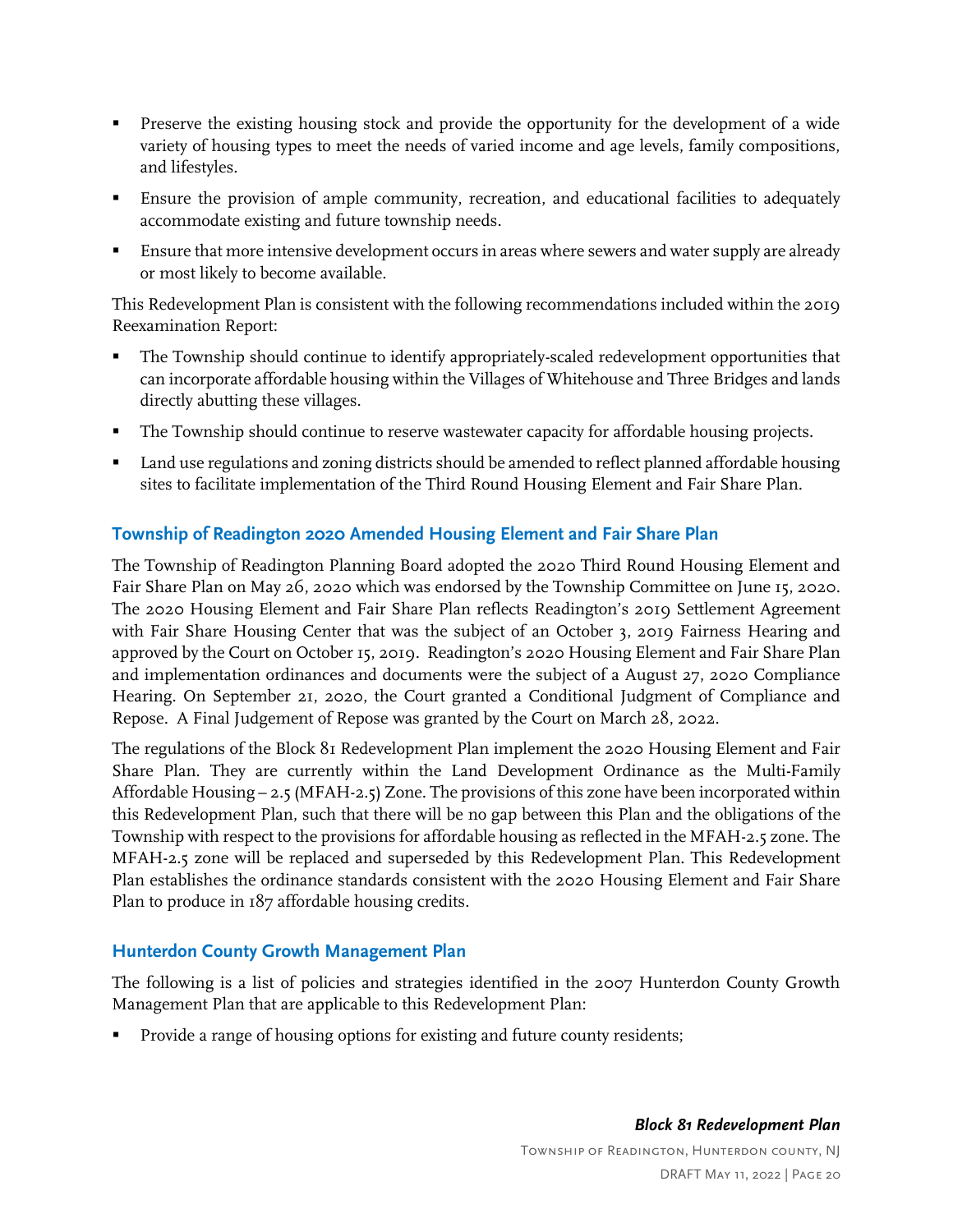- **Promote cluster development, zoning flexibility, and mixed use development to provide a range of** housing for county residents;
- **Increase affordable housing options; and**
- Promote programs that address housing affordability for residents.

#### <span id="page-25-0"></span>**Hunterdon County Comprehensive Economic Development Strategy**

The following is a list of goals identified in the 2014 Hunterdon County Comprehensive Economic Development Strategy plan that are applicable to this Redevelopment Plan:

- Foster planned economic development;
- Channel growth and development in the County in an efficient, context-sensitive manner;
- **Provide adequate investment for infrastructure; and**
- Invest in and implement adequate transportation options for residents and businesses.
- Maintain a high quality of life.

#### <span id="page-25-1"></span>**State 2001 Development and Redevelopment Plan**

The State Development and Redevelopment Plan was adopted by the State Planning Commission on March 1, 2001. The purpose of the 2001 New Jersey State Development and Redevelopment Plan ("SDRP") is to:

*Coordinate planning activities and establish Statewide planning objectives in the following areas: land use, housing, economic development, transportation, natural resource conservation, agriculture and farmland retention, recreation, urban and suburban redevelopment, historic preservation, public facilities and services, and intergovernmental coordination.*

The SDRP is organized around eight policy goals for New Jersey's communities, all of which are of particular importance to the Block 81 Redevelopment Area are the following goals:

- Goal 1 Revitalize the State's Cities and Towns
- Goal 2 Conserve the State's Natural Resources and Systems
- Goal 3 Promote Beneficial Economic Growth, Development and Renewal for all Residents of New Jersey
- Goal 4 Protect the Environment, Prevent and Clean Up Pollution
- Goal 5 Provide Adequate Public Facilities and Services at a Reasonable Cost
- Goal 6 Provide Adequate Housing at a Reasonable Cost
- Goal 7 Preserve and Enhance Areas with Historic, Cultural, Scenic, Open Space and Recreational Value
- Goal 8 Ensure Sound Integrated Planning and Implementation Statewide

#### *Block 81 Redevelopment Plan*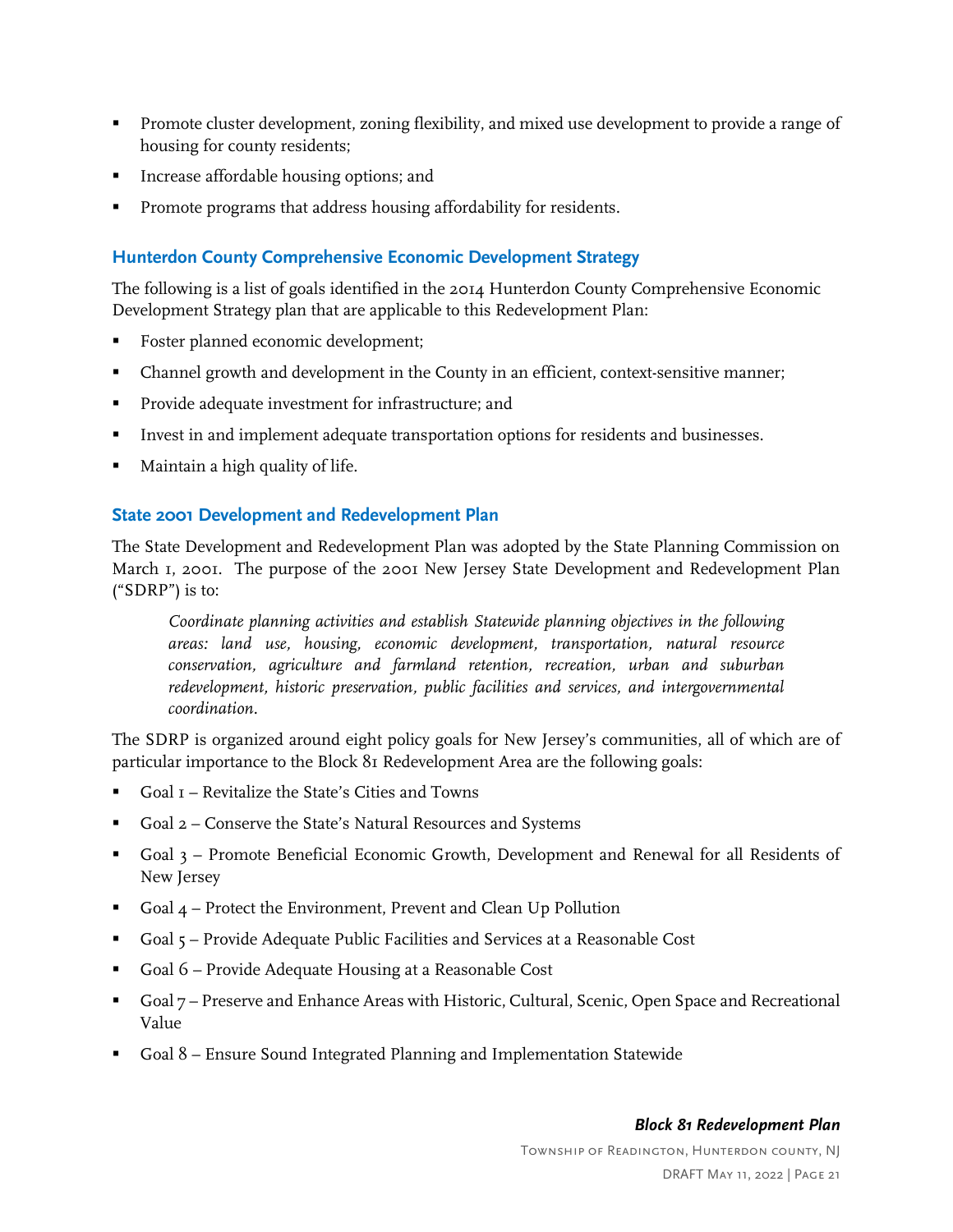As depicted on the SDRP's Policy Map, this Block 81 Redevelopment Plan is located within the PA-3 Fringe Planning Area, wherein development and redevelopment is intended to be encouraged and directed. Specifically, the intent of this Planning Area is to:

- Accommodate growth in Centers;
- Protect the Environs primarily as open lands;
- Revitalize cities and towns:
- Protect the character of existing, stable communities;
- Protect natural resources;
- Provide a buffer between more developed Metropolitan and Suburban Planning Areas and less developed Rural and Environmentally Sensitive Planning Areas; and
- Confine programmed sewers and public water services to Centers.

Accordingly, this Redevelopment Plan directly supports these State Plan Policy Goals and furthers several of the intents of the SDRP as expressed for PA-3. The SDRP is designed to encourage development and growth in a compact form while protecting both stable communities and natural areas.

#### <span id="page-26-0"></span>**Surrounding Municipalities Master Plans**

Readington Township is bordered by five (5) municipalities: Branchburg Township, Raritan Township, Tewksbury Township, Clinton Township and Hillsborough Township. The Block 81 Redevelopment Area is located centrally in Readington and does not border any of the neighboring communities. This Redevelopment Plan will have no impact on the surrounding municipalities in terms of traffic, use of community services, environmental impacts or any other potential externalities.

# <span id="page-26-1"></span>GENERAL PROVISIONS

#### <span id="page-26-2"></span>**Redevelopment Entity**

The Readington Township shall act as the "Redevelopment Entity" pursuant to N.J.S.A. 40A-12A-4.c for purposes of implementing this Redevelopment Plan and carrying out redevelopment projects. In doing so, Readington Township shall have the powers set forth in N.J.S.A. 40A-12A-8 to effectuate all of its duties and responsibilities in the execution and implementation of this Redevelopment Plan, excepting the acquisition of any land or building which is necessary for the redevelopment project, pursuant to the provisions of the Eminent Domain Act of 1971, N.J.S.A. 20:3-1 et seq.

#### <span id="page-26-3"></span>**Redeveloper Selection**

Readington Township shall select or designate a redeveloper(s) for projects within the Redevelopment Area for those projects that seek favorable tax treatment or acquisition of public property and for which a redevelopment agreement is required. Readington Township shall select or designate such a redeveloper based on the entity's experience, financial capacity, ability to meet deadlines, flexibility in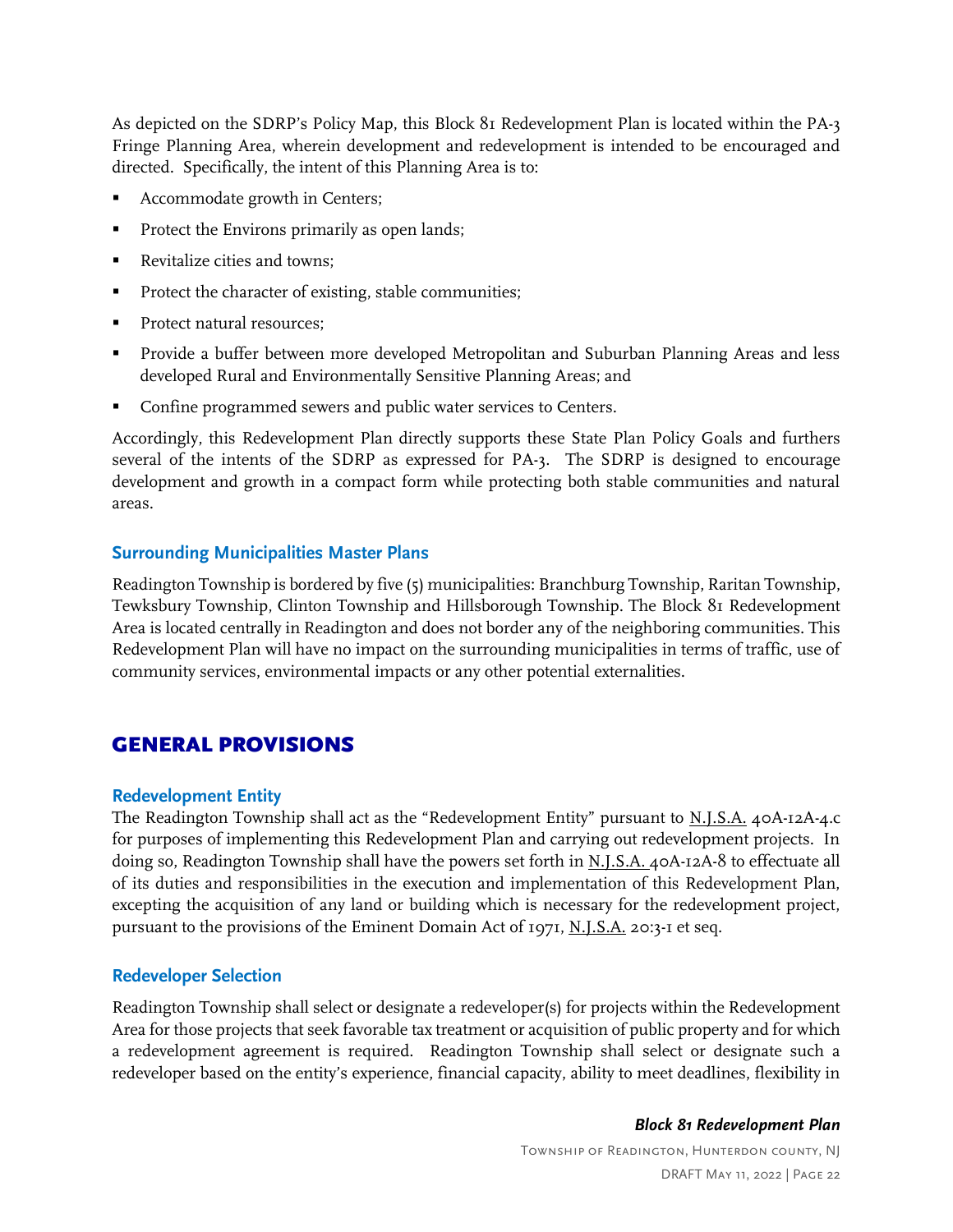meeting market demands within the framework of this Redevelopment Plan, and additional criteria that demonstrate the redeveloper's ability to implement the goals and objective of this plan.

Redevelopers that do not seek favorable tax treatment or acquisition of public property are not required to be selected or designated by Readington Township and may develop according to the standards contained herein.

#### <span id="page-27-0"></span>**Redevelopment Agreement**

Readington Township shall enter into an agreement with a selected or designated redeveloper that comports with the requirements of N.J.S.A. 40A:12A-9. For such redevelopers, any development or construction within the redevelopment area shall be undertaken in accordance with the contractual agreement between Readington Township and the designated redeveloper. The agreement shall be in full force and effect prior to the issuance of any zoning or construction permits.

#### <span id="page-27-1"></span>**Effect of Agreement**

The execution of the agreement shall convey the right to develop property in accordance with the terms of the agreement and the Redevelopment Plan, among other rights that may be granted by Readington Township. In addition, the execution of the agreement may establish the period of time as such rights to develop under the terms and conditions of the Redevelopment Plan shall be granted. Nothing herein shall prevent Readington Township and redeveloper from mutually agreeing to an amendment of the redevelopment agreement as it affects the redeveloper's property from time to time or at any time.

#### <span id="page-27-2"></span>**Expiration**

The Redevelopment Plan shall remain in full force and effect for twenty (20) years.

#### <span id="page-27-3"></span>**Staff Employment**

Readington Township may employ or contract for and fix compensation of such experts and other staff and services as it may deem necessary, including, but not limited to, architecture, economics, financial, engineering, environmental, landscape architecture, legal, real estate, planning, and transportation consulting services. Readington Township, however, shall not authorize expenditures which exceed, exclusive of gifts, grants or escrow accounts, the amounts appropriated for its use.

#### <span id="page-27-4"></span>**Acquisition of Property**

Property may be acquired by Readington Township within the redevelopment area for the purposes of carrying out the objectives of this Plan. However, this does not include acquisition through the power of eminent domain.

#### <span id="page-27-5"></span>**Relocation Provisions**

No relocation requiring assistance is envisioned in this plan and, therefore, no Workable Relocation Assistance Program (WRAP) is necessary. The Redevelopment Area does not currently contain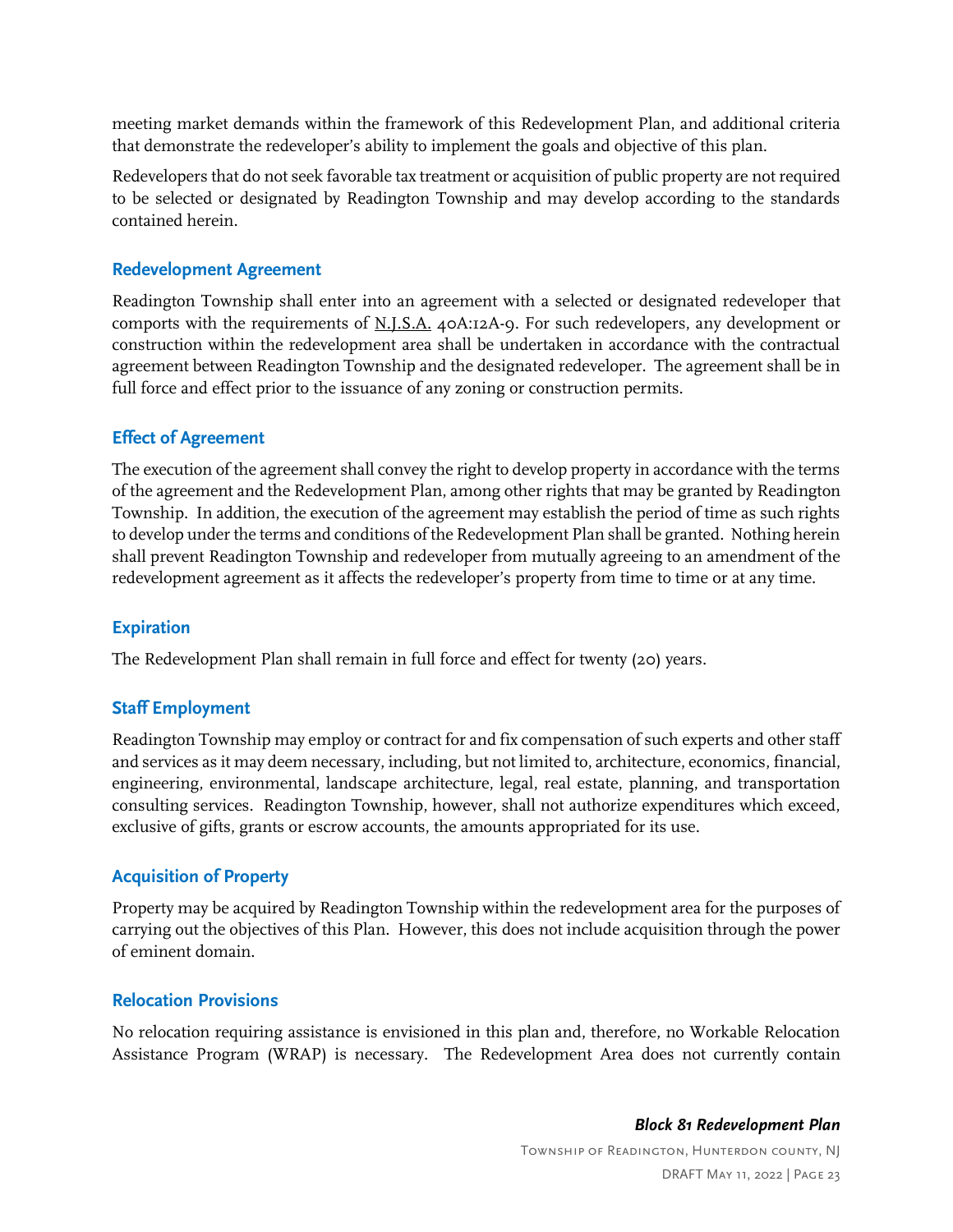affordable housing units as defined under  $N.J.S.A.$  52:27D-304 and therefore no replacement units are required pursuant to N.J.S.A. 40A:12A-7.a (6).

#### <span id="page-28-0"></span>**Site Remediation**

A redeveloper shall be responsible for any site remediation, as may be necessary, to restore their site to either residential standards or nonresidential standards, as the case may be, pursuant to the NJDEP regulations.

#### <span id="page-28-1"></span>**Outside Agency Approvals**

A redeveloper shall be responsible to obtain any and all necessary outside agency approvals, including but not limited to, NJDEP approval, Hunterdon County Planning Board, and Soil Conservation District approval.

#### <span id="page-28-2"></span>**Public Improvements**

The construction or extension of any public utilities required shall be installed at the full expense of a redeveloper consistent with the design policies and standards that are contained within this Plan. A redeveloper is expected to install necessary public improvements on the property they control, as well as abutting rights-of-way. There should be no expectation of financial assistance in the form of contributions towards the construction of off-site and/or off-tract improvements necessitated by the future development. No recapture of off-site improvement expenses from future development should be anticipated. However, nothing contained herein shall be construed to preclude the ability of Readington Township or redeveloper from obtaining any governmental programs, grants, loans, or other financial support or incentives for public infrastructure improvements or other construction, or for Readington Township to consider a recapture provision in the redevelopment agreement.

# DEVELOPMENT PLAN REVIEW AND APPROVAL

Approval by the Readington Township Planning Board is required prior to any redevelopment pursuant to the requirement of this plan according to the following process and requirements.

#### <span id="page-28-3"></span>**Escrow Fee**

A redeveloper seeking input on a conceptual plan or approval of a project in the Redevelopment Area shall establish an escrow account with Readington Township from which any consultants necessary for the review of the redevelopment project, such as those advising Readington Township, shall be paid. Such escrow account shall be in accordance with N.J.S.A. 40:55D-53.2. Readington Township shall adopt a fee schedule by resolution and may amend it from time to time as circumstances warrant. Such escrow account may be in addition to any escrow account established by a redevelopment agreement.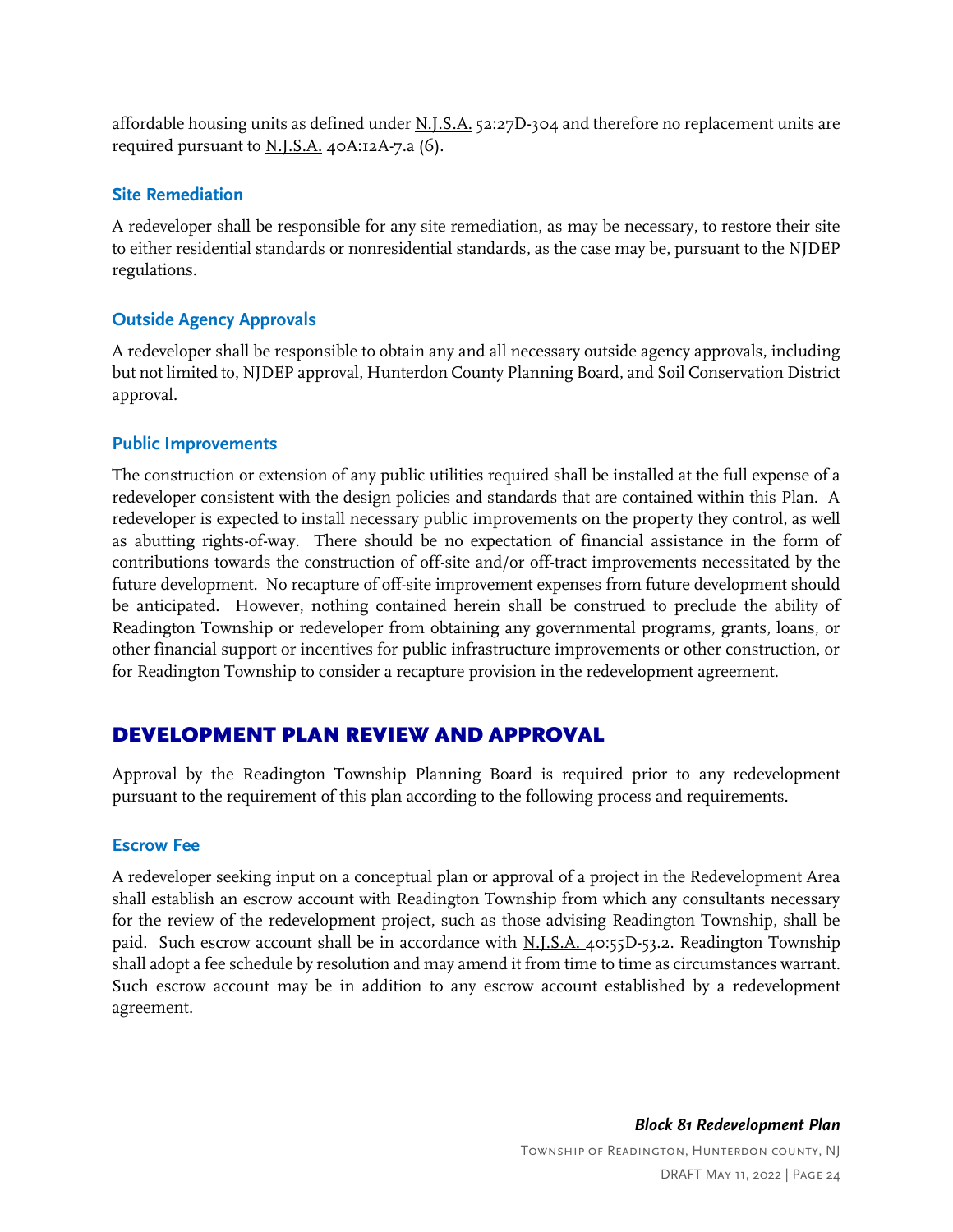#### <span id="page-29-0"></span>**Consistency with Redevelopment Plan**

**Project Review Committee (PRC):** A Project Review Committee shall be established by Readington Township, who shall determine the membership thereof. The PRC may attend pre-application meetings with developers and make recommendations with respect to all aspects of projects, including but not limited to tax abatement, consistency with this Redevelopment Plan, property acquisitions and public improvements.

Pre-Application Conference: Prior to commencing design, a redeveloper shall meet for a preapplication conference with Readington Township/PRC and any consultants to Readington Township, as determined by Readington Township, to insure that the requirements of this Redevelopment Plan are considered and addressed as part of their project.

**Concept Plan:** Upon the request of Readington Township, a redeveloper shall submit a concept plan (also known as an informal plan) to Readington Township for review by the PRC at an early stage of the design process illustrating the degree to which the project is in compliance with the redevelopment plan. The submitted documents should include a current property survey plus architectural, site/civil, engineering and landscape design plans for review by Readington Township sufficient to provide the basis for review and comments. The concept plan shall be compared with the zoning and design standards in this redevelopment plan as the basis of the review. Readington Township shall provide the redeveloper with written comments and if need be, alternative sketches, in response. A submission to Readington Township shall include the following drawings:

- Site plan, including building location(s) parking and planting design;
- Building floor plans, with emphasis on the details relating to the sidewalk level;
- Scaled building elevations or photographs showing adjacent buildings, if any;
- Building sections, including the sidewalk and street frontage at a scale sufficient to discern the relationship between the building and street, both horizontally and vertically;
- Information sufficient to describe architectural character, material and colors; and
- Information sufficient to understand the provision of affordable housing.

At the conclusion of the conceptual review process, the PRC shall transmit a report to the Readington Township Committee containing any findings and recommendations regarding the project including the degree to which the PRC finds the application is consistent with this Redevelopment Plan. Based on the progress made during the PRC review process, multiple meetings or reports may be necessary.

**Consistency Determination:** Based on the recommendations of PRC, the Readington Township Committee shall determine the consistency of a redevelopment project/application with this Redevelopment Plan prior to submission of an application by a redeveloper to the Readington Township Planning Board. A report summarizing the determination, including any recommended plan revisions and conditions for approval, shall be transmitted to the redeveloper and the Readington Township Planning Board.

Public Hearing & Notice: Certification of consistency of a redevelopment project with this Redevelopment Plan by Readington Township, shall be undertaken at a public hearing of Readington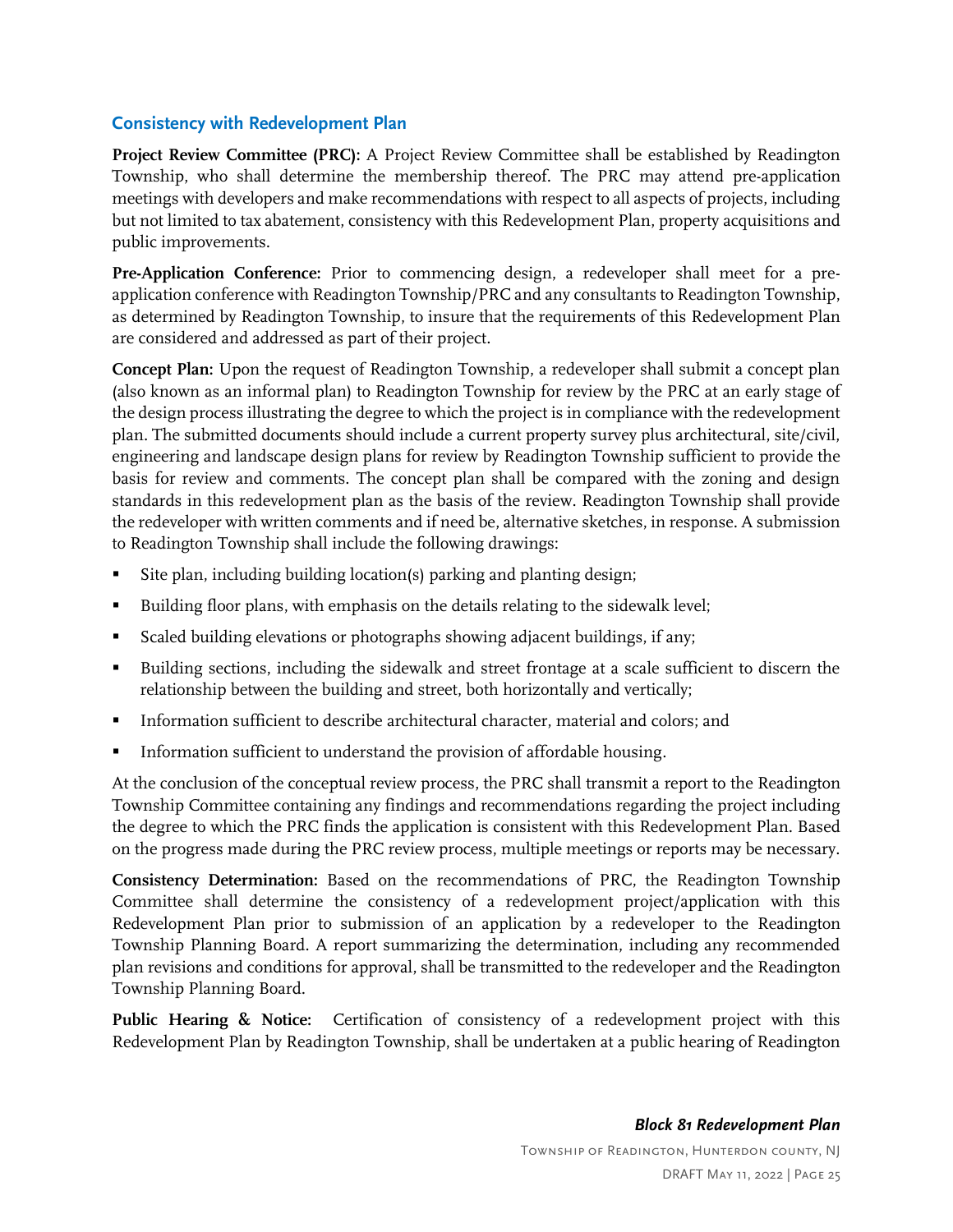Township Committee. The certification of consistency shall be in the form of a resolution, which shall be transmitted to the redeveloper and the Readington Township Planning Board.

**Entry into Redevelopment Agreement Prior to Planning Board:** For those projects that require a redevelopment agreement, the redeveloper of such project and Readington Township shall enter into and execute a Redevelopment Agreement prior to such redeveloper submitting a site plan application to the Planning Board for the project. Pursuant to the terms of the Redevelopment Agreement, the redeveloper will be required to comply with all governmental approvals required in connection with the project, including compliance with the approval and conditions of the Planning Board, and any other applicable governmental agencies, including Hunterdon County, NJDOT, or NJDEP.

**Cost of Review:** Redevelopers shall pay the cost associated with review and hearings, including costs of any consultants. Costs of consultants to Readington Township associated with this review shall be billed at typical industry standards and shall be reasonable, with hourly rates of the professional(s) so retained by Readington Township available in advance for the redeveloper to be on notice of same.

### <span id="page-30-0"></span>**Application for Development**

Upon certification of consistency of a project with the redevelopment plan by Readington Township, an application for development may be submitted to the Readington Township Planning Board in such form, and accompanied by such maps, documents, and materials, as are prescribed in Chapter  $148$ Land Development of Readington Township Code.

#### <span id="page-30-1"></span>**Planning Board Review and Approval**

- **1.** Site plan or subdivision review shall be conducted by the Readington Township Planning Board pursuant to the New Jersey Municipal Land Use Law N.J.S.A. 40:55D-1 et seq.
- **2.** Projects that would not otherwise require site plan or subdivision approval pursuant to N.J.S.A. 40:55D-1 et seq. shall be required to seek approval/certification as to their conformance with the Block 36 Redevelopment Plan by the Readington Township Planning Board prior to issuance of any zoning or construction permits.
- **3.** Exceptions to the regulations and standards of this Redevelopment Plan may only be granted by the Readington Township Planning Board, where appropriate.
- **4.** Relief may not be granted by the Planning Board to permit a use that is not specifically permitted, an increase in building height that exceeds the maximum building height by 10 feet or 10% or any other relief that would be analogous to "d" variances pursuant to the MLUL at N.J.S.A. 40:55D-70.d. Any such deviations shall require an amendment to this Redevelopment Plan.
- **5.** Exceptions may be granted by the Planning Board from the zoning standards contained in this Redevelopment Plan or within Chapter 148 Land Development. Consideration of exceptions from zoning regulations this Redevelopment Plan should be considered by the Planning Board in the same manner as a "c" variance, pursuant to requirements and criteria required in the at N.J.S.A. 40:55D-70.c of the New Jersey Municipal Land Use Law.